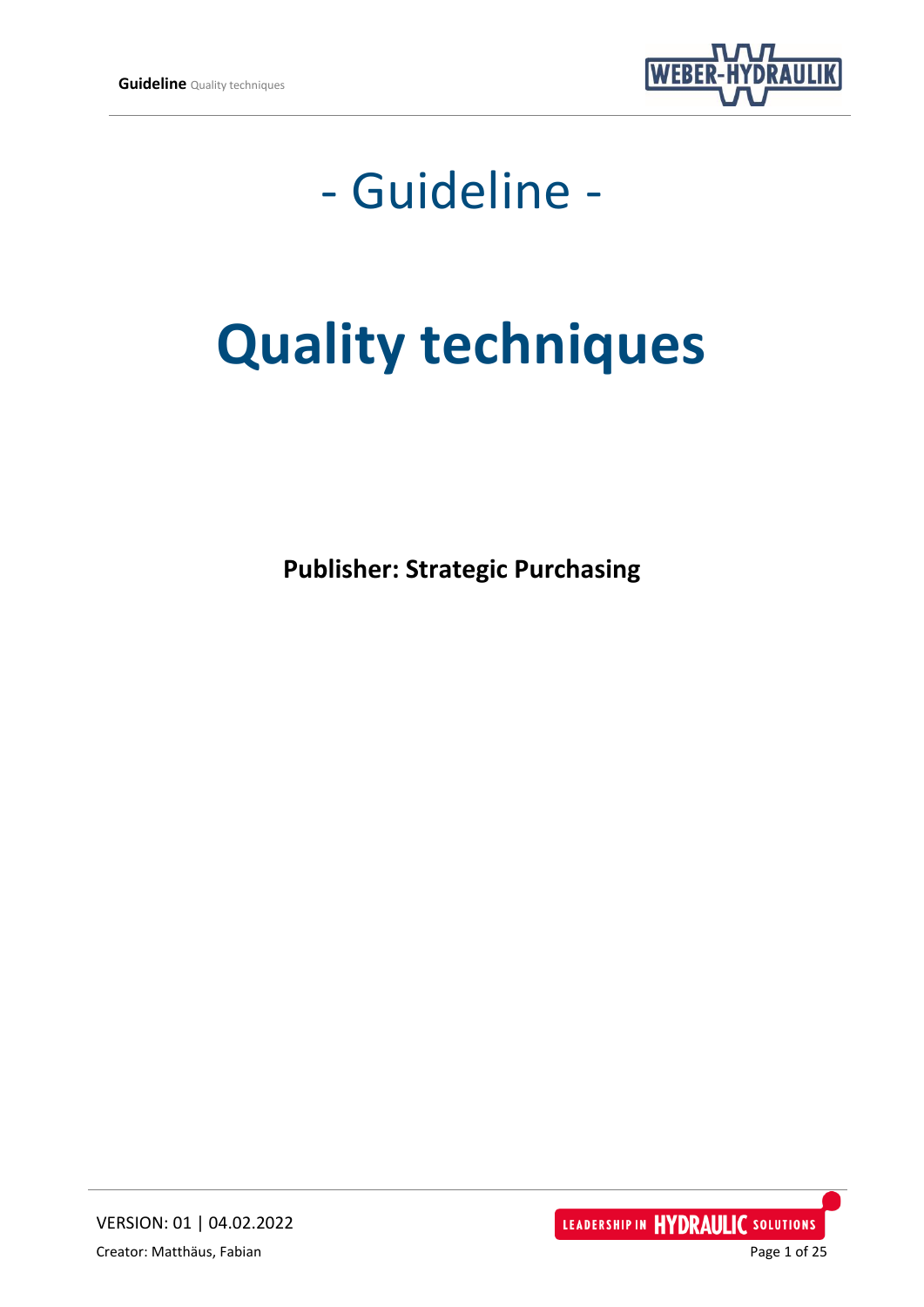

## **Table of Contents**

| 1   |     |       |  |                                                                        |  |
|-----|-----|-------|--|------------------------------------------------------------------------|--|
| 2   |     |       |  |                                                                        |  |
| 3   |     |       |  |                                                                        |  |
| 4   |     |       |  |                                                                        |  |
| 5   |     |       |  |                                                                        |  |
| 6   |     |       |  |                                                                        |  |
| 7   |     |       |  |                                                                        |  |
| 8   |     |       |  |                                                                        |  |
| 8.1 |     |       |  |                                                                        |  |
|     |     | 8.1.1 |  |                                                                        |  |
|     | 8.2 |       |  |                                                                        |  |
|     | 8.3 |       |  |                                                                        |  |
|     | 8.4 |       |  |                                                                        |  |
|     | 8.5 |       |  |                                                                        |  |
|     |     | 8.5.1 |  |                                                                        |  |
|     |     | 8.5.2 |  |                                                                        |  |
|     |     | 8.5.3 |  | Step 3: Consideration of characteristics, tolerances and processes  17 |  |
|     |     | 8.5.4 |  |                                                                        |  |
| 9   |     |       |  |                                                                        |  |
|     |     | 9.1   |  |                                                                        |  |
|     | 9.2 |       |  |                                                                        |  |
| 9.3 |     |       |  |                                                                        |  |
|     |     | 9.4   |  |                                                                        |  |
|     |     | 9.5   |  |                                                                        |  |
|     |     | 9.6   |  |                                                                        |  |
|     | 9.7 |       |  |                                                                        |  |
|     | 9.8 |       |  |                                                                        |  |
| 10  |     |       |  |                                                                        |  |
|     |     | 10.1  |  |                                                                        |  |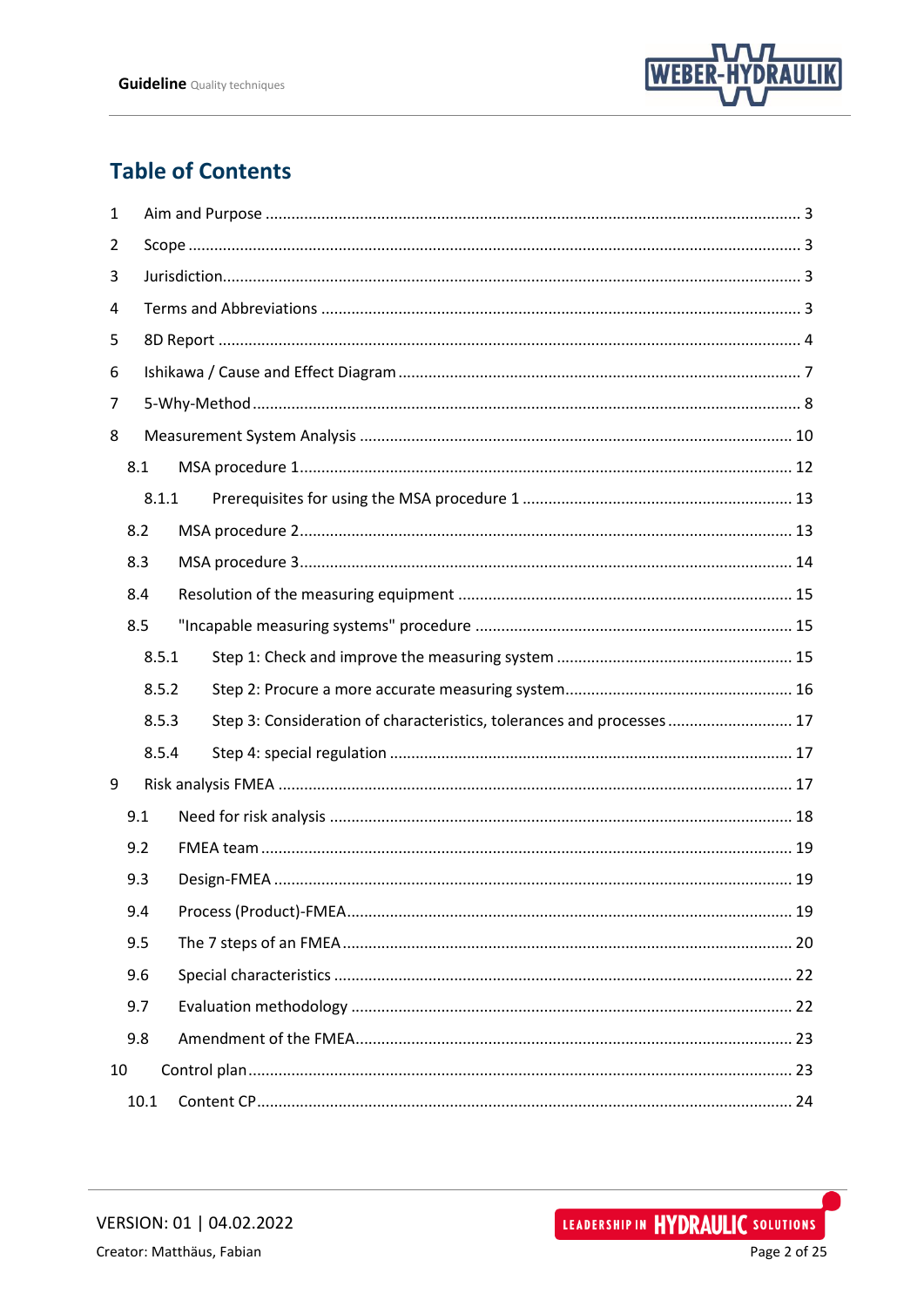

## <span id="page-2-0"></span>**1 Aim and Purpose**

This guideline is intended to help suppliers meet the quality requirements of WEBER-HYDRAULIK. The quality techniques defined in this guideline are intended to support the supplier in designing his procedures and processes in such a way that the products and services purchased from WEBER-HYDRAULIK meet the specifications in all respects.

## <span id="page-2-1"></span>**2 Scope**

This guide is made available to all suppliers of WEBER-HYDRAULIK GMBH and their subsidiaries worldwide.

## <span id="page-2-2"></span>**3 Jurisdiction**

The Strategic Purchasing of the WEBER-HYDRAULIK Group bears full responsibility for the content of this guide. The individual contents of the specific topics were developed in close cooperation with the individual departments.

## <span id="page-2-3"></span>**4 Terms and Abbreviations**

| Abbreviation | <b>Term</b>                                      |
|--------------|--------------------------------------------------|
| AIAG         | <b>Automotiv Industry Action Group</b>           |
| Cg           | Gage capability                                  |
| Cgk          | Gage capability index                            |
| <b>DMAIC</b> | Define - Measure - Analyse - Improve - Control   |
| D-FMEA       | Design Failure Mode and Effects Analysis         |
| <b>EOL</b>   | End of Line                                      |
| e.g.         | For example                                      |
| <b>FMEA</b>  | <b>Failure Mode and Effects Analysis</b>         |
| <b>IATF</b>  | <b>International Automotive Task Force</b>       |
| i.e.         | That is                                          |
| <b>MSA</b>   | <b>Measurement System Analysis</b>               |
| P-FMEA       | <b>Prozess Failure Mode and Effects Analysis</b> |
| <b>RPN</b>   | <b>Risk Priority Number</b>                      |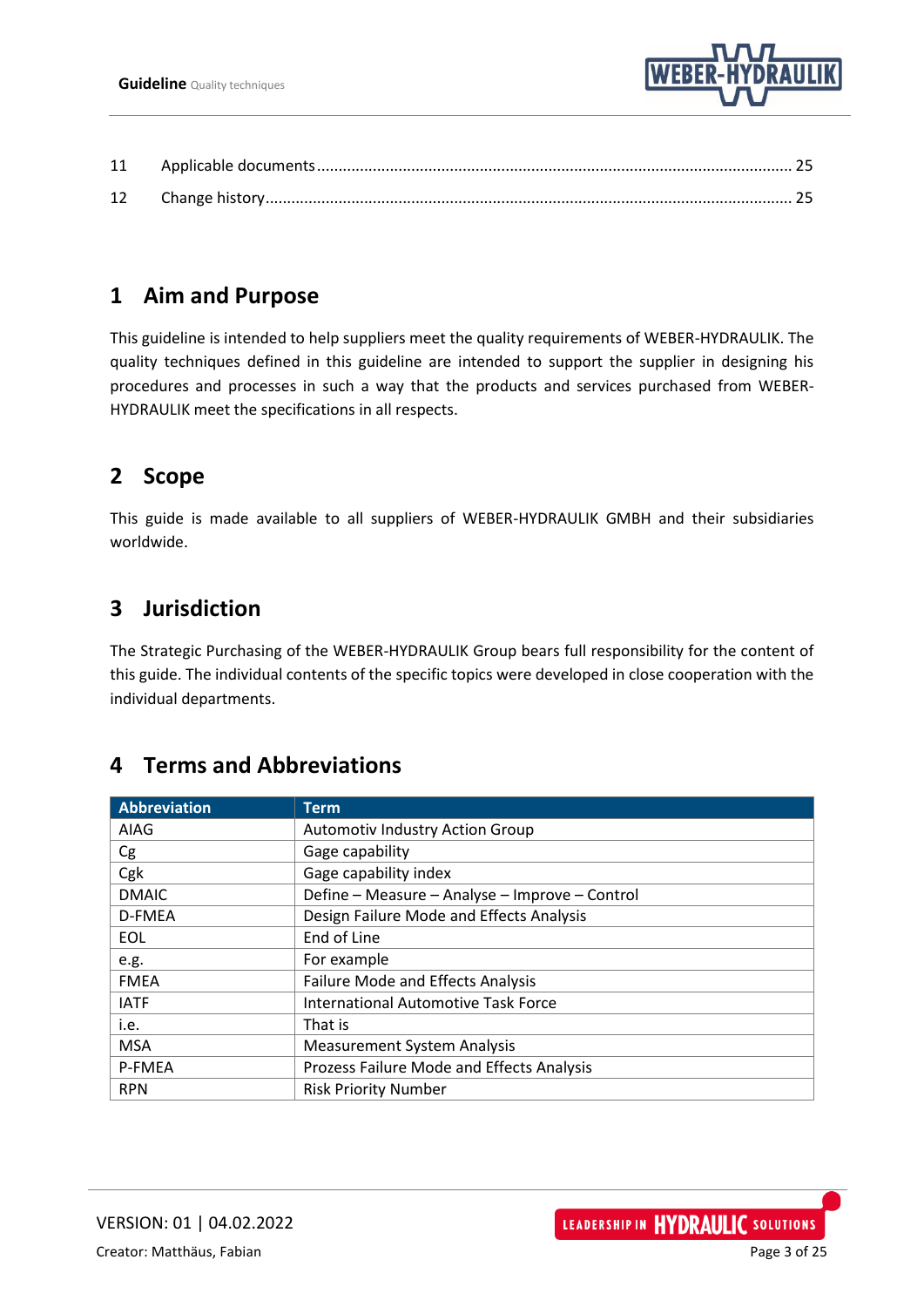

|            | Special Characteristic                        |
|------------|-----------------------------------------------|
| <b>VDA</b> | German Association of the Automotive Industry |

## <span id="page-3-0"></span>**5 8D Report**

An 8D report is a document that is exchanged as part of quality management in the event of a complaint between the supplier and the customer (but also internally). 8D stands for the eight obligatory disciplines (process steps) that are required when processing a complaint in order to overcome the underlying problem.

The 8D report is e.g. standardized by the VDA.

Similar to the Six Sigma methodology, the 8D methodology achieves a systematic approach and consistent documentation of the individual solution steps. The approach of both methods is factoriented and ensures that product errors are traced back to their causes and that these are permanently eliminated instead of just covering up symptoms.

The 8D method overlaps extensively with the core DMAIC process in Six Sigma and, like it, can be used primarily when the cause of a problem is unknown or needs to be proven and the solution to the problem is beyond the knowledge of an individual, i.e. a team (e.g. from different departments) is required.

The 8D method can only work effectively if the 8D report promptly documents the progress of improvement efforts and is used as a tool for processing complaints. The developed avoidance measures of an error must always be further accompanied and checked.

#### **D1: Assemble a team for problem solving**

Mobilizing a good team is essential. The team must preferably be multidisciplinary. A diverse combination of knowledge, skills and experience allows one to look at a problem from different perspectives.

In addition to an effective team leader, it is also advisable to record the team structure, goals, different team roles, processes and rules in advance so that the team can act quickly and effectively and misunderstandings are avoided.

#### **D2: Problem Description**

The problem should be defined as precisely as possible, identifying and quantifying the core of the problem.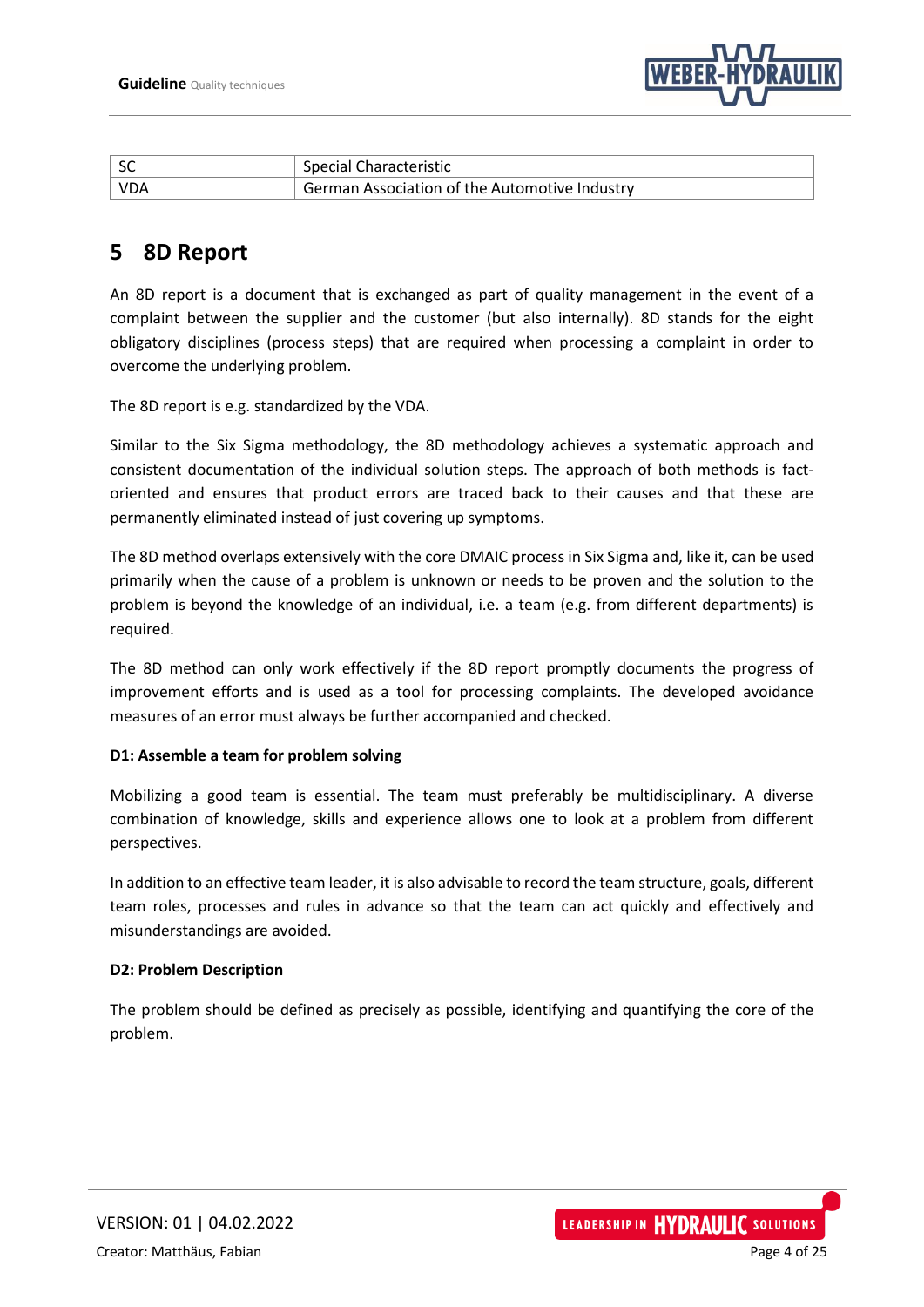

#### **D3: Define immediate measures**

Immediate measures serve to limit the damage, are intended to ensure the ability to deliver at least for the time being and prevent the problem from spreading further until a permanent solution is found (e.g. separation by sorting check or 100% check of suspect material).

It may be necessary to implement temporary measures. For example:

- Ensuring that the customer's production is not interrupted by sorting suspect parts at the customer's site.
- Implementation of own inventory control to ensure that the next 3 deliveries contain only 100% OK parts.
- Repetitive defects All parts supplied must be 100% inspected by an external company for 12 weeks. A special label is required.
- Verification that other items resulting from the same process are not affected (one mold, two cavities) and implementation of containment measures.
- Organization of a special transport to pick up the suspect parts for a quick root cause analysis.
- Visit a customer site if root cause analysis is only possible at the customer site (after assembly).

#### **D4: Determine cause(s) of error**

Error causes are searched for and the most likely root cause(s) identified and proven through experiments, tests and comparisons.

In order to ensure in the long term that similar errors do not occur again, the organizational level must be considered in addition to the technical cause in the course of the root cause analysis.

Depending on the problem, various techniques can be used in D4 to determine the cause, such as the 5-Why method or the Ishikawa diagram.

#### **D5: Planning of corrective measures**

Measures are identified that can eliminate the root causes. The optimal measure(s) are selected and proven through tests that the problem can be solved effectively and efficiently and that no undesirable side effects will arise. When determining measures, the focus is on avoiding errors and not detecting errors.

From here permanent corrective actions can be selected and it must be confirmed that the selected corrective actions do not cause any undesirable side effects. It is therefore advisable to define contingency measures that will be useful in unforeseen circumstances.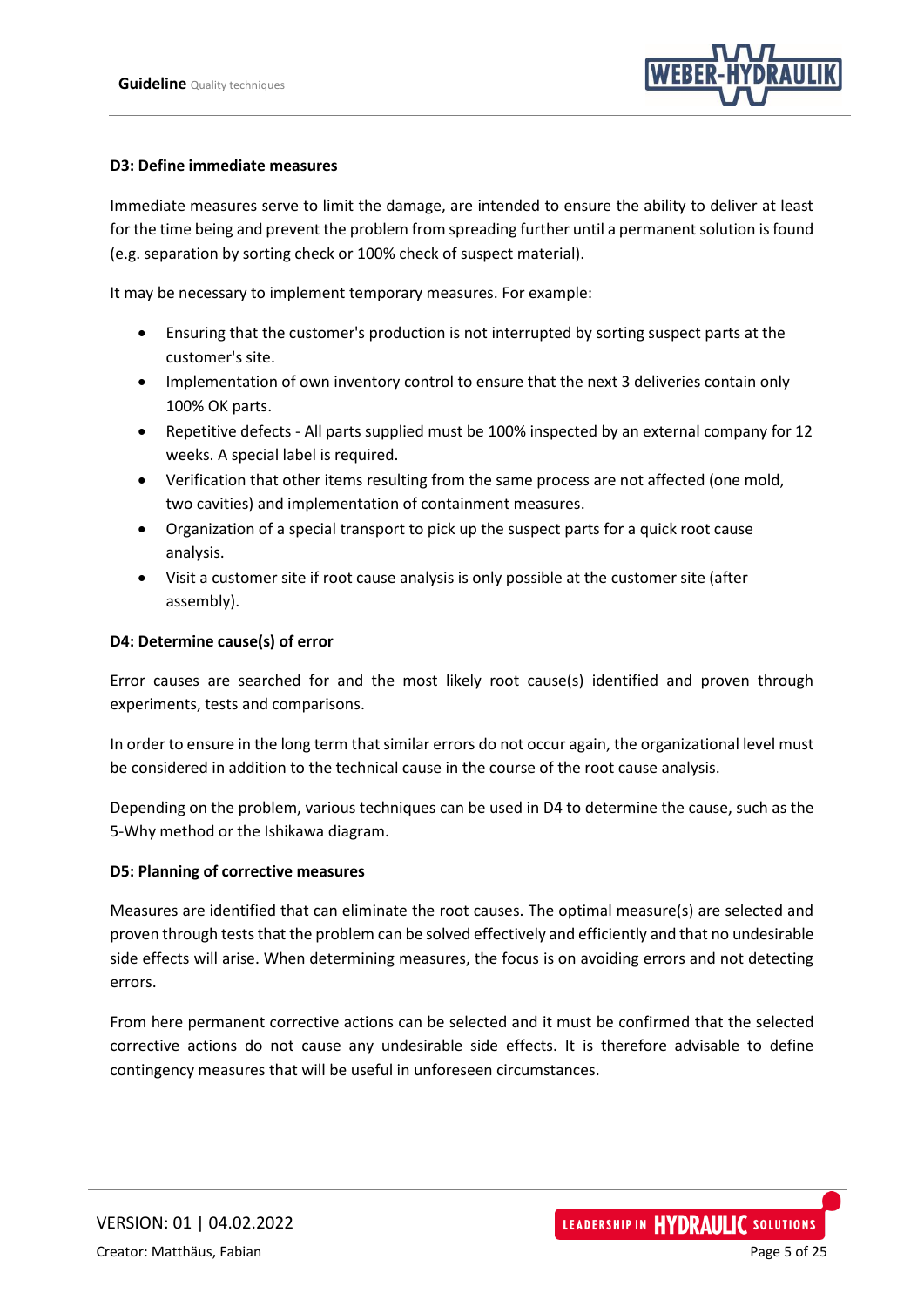

All permanent corrective actions listed must have a person responsible for their implementation and a deadline for completing the implementation.

The implementation status must be reported to the customer on the day on which the deadline occurs.

#### **D6: Implement Corrective Actions**

The corrective actions can affect process parameters, product specifications and other specification documents as well as test methods and employee qualifications. After the corrective measure(s) have been successfully introduced, the immediate measure(s) will be lifted.

For the automotive industry, it is stipulated that only process improvement measures are permissible as corrective measures within the meaning of the 8D process. Personnel measures such as warnings, training or education are not considered process improvement.

It is advisable to check whether similar products/processes (machines, production lines, factories from the company) have implemented the same or similar solutions. Share and implement the lessons learned from one process to other products/processes to avoid the possibility of similar problems occurring.

It is advisable to review management systems, processes and procedures so that they can be improved if necessary.

Examples of documents that should be reviewed;

- P-FMEA
- Control Plan
- Work Instruction
- EOL control procedures

#### **D7: Prevent recurrence / System problems**

Preventive measures must be taken to ensure that the same or similar errors are ruled out in the future. The effectiveness of the measures taken is – e.g. by increasing the test severity - monitored over a reasonable period of time.

Manufacturers of products for the automotive and aviation industries are requested to use the FMEA method (risk analysis) to evaluate and minimize the newly identified risks in the development and manufacturing process as part of the process of finding the cause. The quality management system with its defined procedures and regulations may also have to be adapted to new requirements.

#### **D8: Congratulate your Team**

The joint effort is appreciated and experiences are exchanged.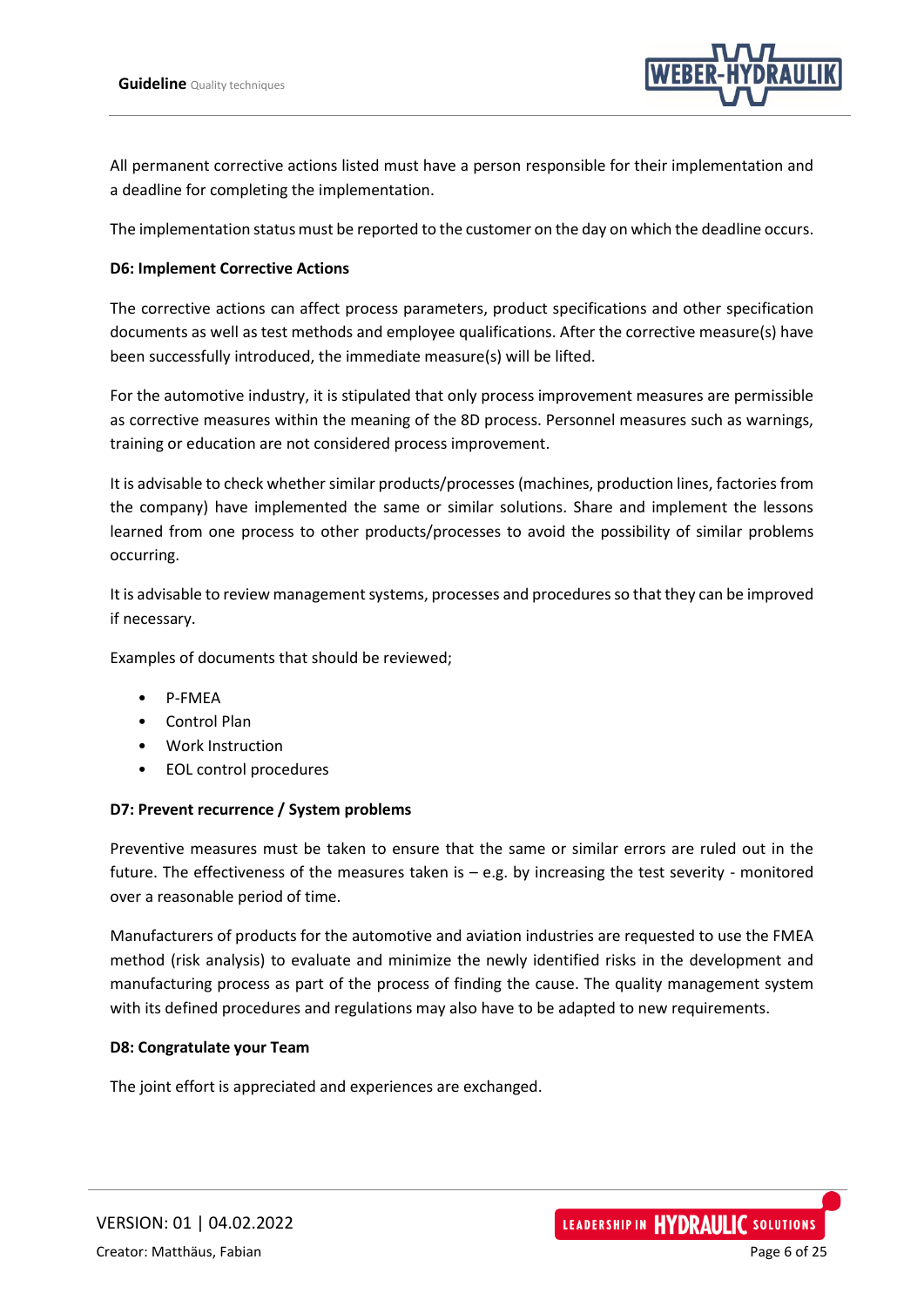

## <span id="page-6-0"></span>**6 Ishikawa / Cause and Effect Diagram**

The Ishikawa is a graphic representation of probable causes that lead to a result or significantly influence it. All problem causes should be identified and their dependencies should be shown. This method is often used to analyze quality problems and their causes. The Ishikawa diagram graphically represents the possible causes that influence an outcome.

Classic brainstorming is often suitable for this method. Everyone on the team should be able to present and explain their assumptions as to why errors occur. When processing the causes, it is necessary to prioritize and evaluate the influencing variables that can be influenced on the one hand and were favored by the team on the other.

- Human
	- o All influencing factors that have something to do with individuals should be listed here. Examples could be lack of qualifications, incorrect or missing information that is important for the execution, problems and conflicts with colleagues.
- Management
	- o This category describes the sometimes negative influence of management that can lead to problems or at least encourage them - for example if clear goals are not communicated.
- **Machine** 
	- o With this umbrella term, all influencing factors affecting the machine are considered. This can reveal whether the machine is suitable at all. Equipment or accessories may be missing. The maintenance and repair of the technical aids also plays a role here - a nonmaintained machine can have a significantly negative impact on the end result.
- Method
	- $\circ$  Do the methods specified by supervisors or defined structures at the workplace have a negative impact on the result? This is the question that team members should ask themselves when answering this question. If necessary, the respective methods must be put to the test.
- **Environment** 
	- $\circ$  Do certain environmental influences play a role in achieving the result. Temperature fluctuations, for example, can be responsible here.
- **Material** 
	- o Is the material high quality or very error prone to the end result?
- **Measurement** 
	- o Is the measuring method correct and at all suitable for evaluating the process?
- **Maintenance** 
	- o Do the maintenance/maintenance specifications match the requirements of the products/tools?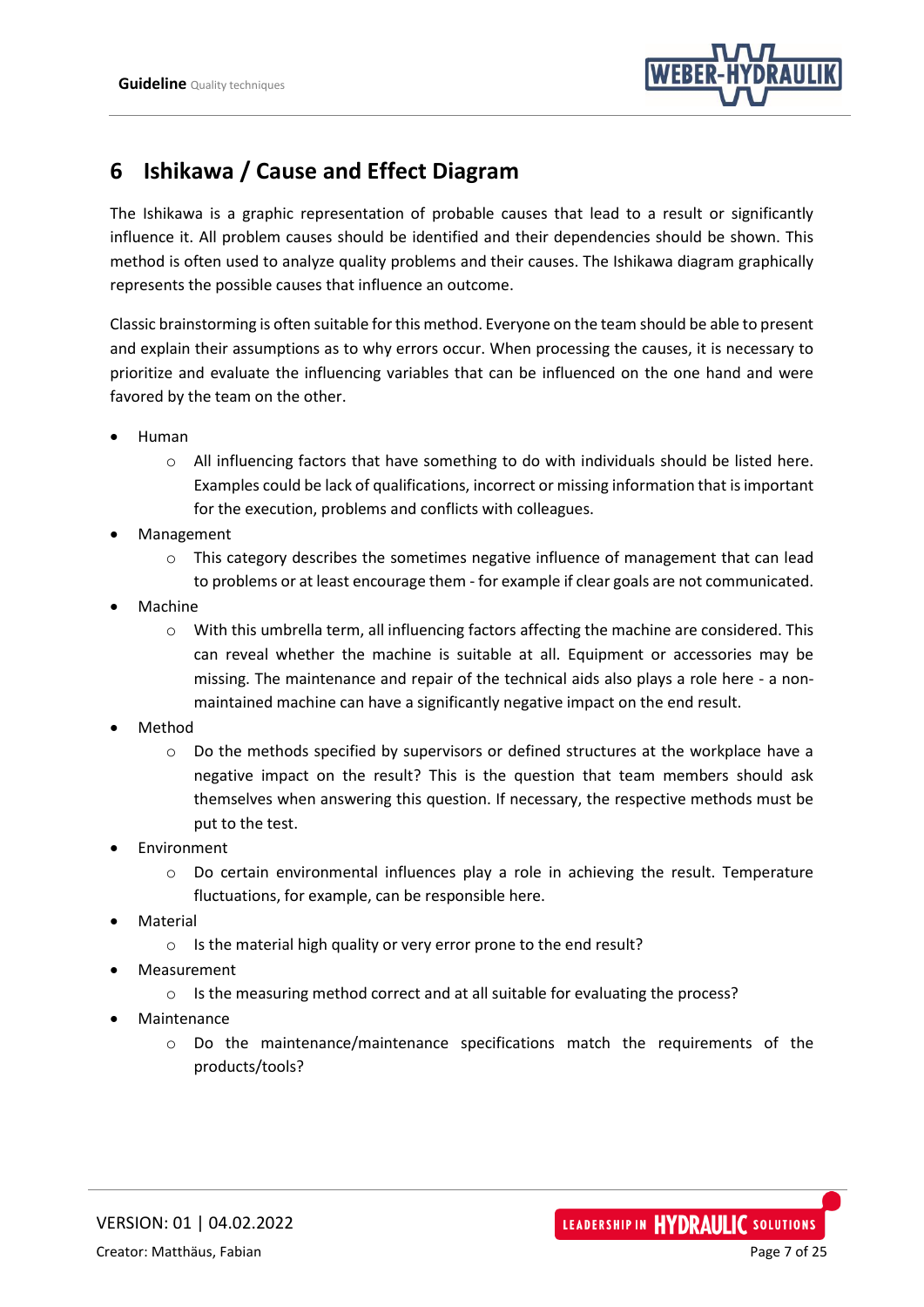

After a brainstorming session with the creation of a cause-and-effect diagram, the 5-Why analysis is based on the previously prioritized possible causes.

## <span id="page-7-0"></span>**7 5-Why-Method**

The 5-Why method is also used to determine cause and effect mechanisms. The aim of this application is to determine the causes of a defect or problem.

The number of questions is usually specified with 5 why questions, but is not limited to this. This number is to be understood symbolically. It is important to follow up until the process step that caused the error is clearly identified and can no longer be divided further. This can e.g. B. by formulating the causal relationship in reverse.

Problem: The vehicle does not start.

Root Cause Analysis: 5-Why regarding error detection

| Why doesn't the vehicle start?           | The starter battery is empty.             |
|------------------------------------------|-------------------------------------------|
| Why is the starter battery dead?         | The alternator does not work.             |
| Why isn't the alternator working?        | The V-belt has snapped.                   |
| Why did the V-belt snap?                 | The V-belt was never replaced.            |
| Why was the V-belt never replaced?       | The vehicle has never been serviced.      |
| Why has the vehicle never been serviced? | A maintenance interval was not specified. |

The 3x 5-Why analysis, also known as the 3-Legged 5-Why method, is based on the 5-Why. However, there are three different groups of 5 whys: root cause, error detection, and system.

Cause of error: Why did this error occur? This section examines why the error occurred, i.e. which process deviated from the specifications.

Error detection: Why was this error not detected? This section examines why existing quality control procedures have failed so that organizations can address this area of the process as well.

Systemic part: Why did the existing (QM) systems allow the error to occur? This stage examines the conditions in the (QM) management system that made the error possible in the first place.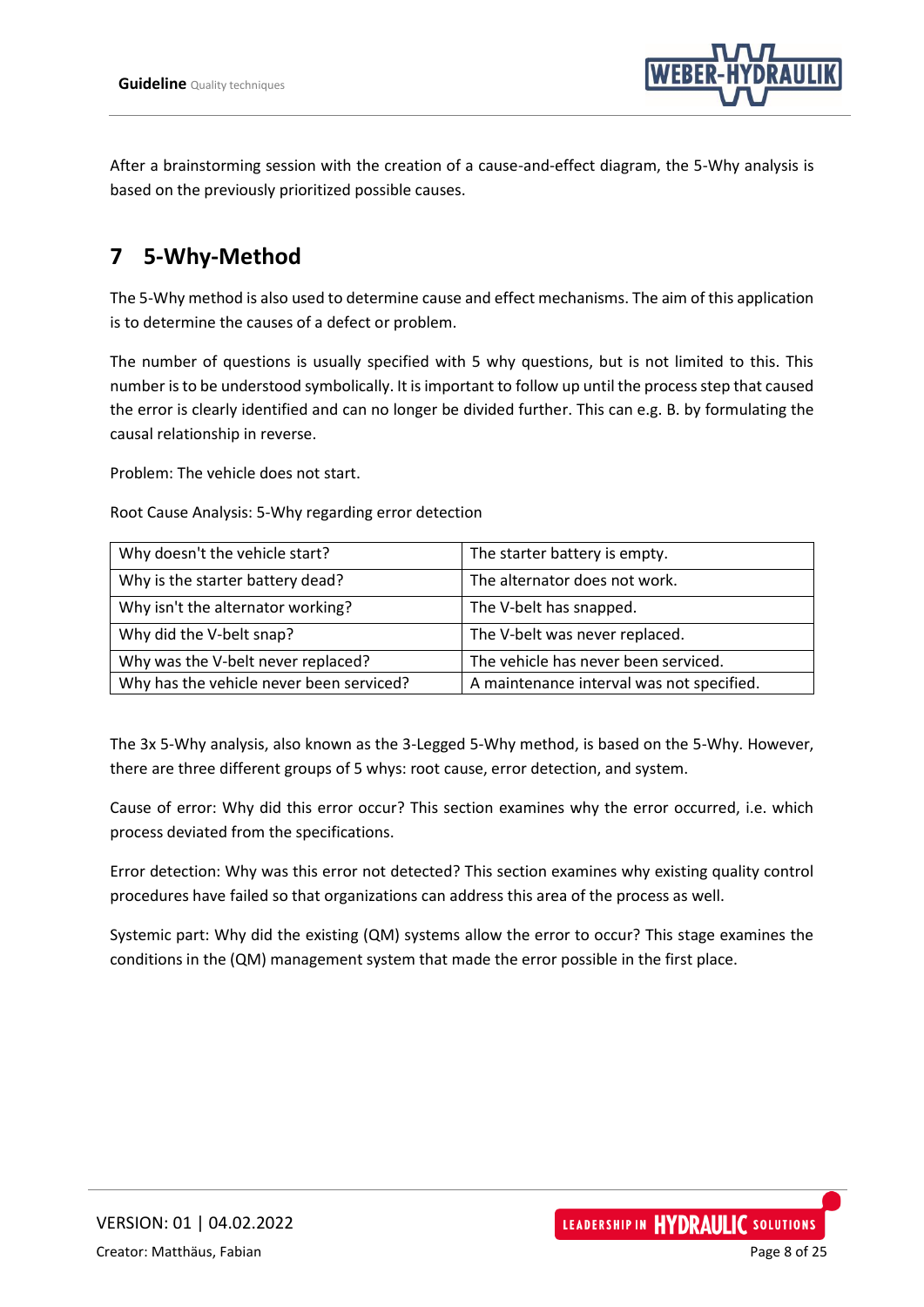

To properly conduct a 5-why analysis, the following advice should be followed:

- 1. It is necessary to involve the 8D team in the 5-Why process in the company, involve management if necessary.
- 2. Consider for yourself which working group is the right one for the analysis.
- 3. Consider bringing in a moderator for more difficult topics.
- 4. Use paper or whiteboards instead of computers.
- 5. Write down the problem and make sure everyone understands.
- 6. Distinguish causes from symptoms.
- 7. Pay attention to the logic of the cause and effect relationship.
- 8. Verify that the root causes are certain to lead to the error by inverting the phrase "and therefore" that arose as a result of the analysis.
- 9. Try to make the answers more specific.
- 10. Find the cause step by step. Don't jump to conclusions.
- 11. Statements are based on facts and knowledge.
- 12. Judge the process, not the people.
- 13. Never accept "human error", "worker's inattention", etc. as the root cause.
- 14. Foster an atmosphere of trust and sincerity.
- 15. Ask the question "Why?" until the cause is determined, i.e. the cause, the elimination of which prevents the error from occurring again.
- 16. Formulate the answer to the question "Why?" from the customer's point of view.

If root cause analysis tools have been used correctly, you should be able to present and prove the actual cause of the occurrence and have a basis to verify why the problem was not noticed at the time it occurred.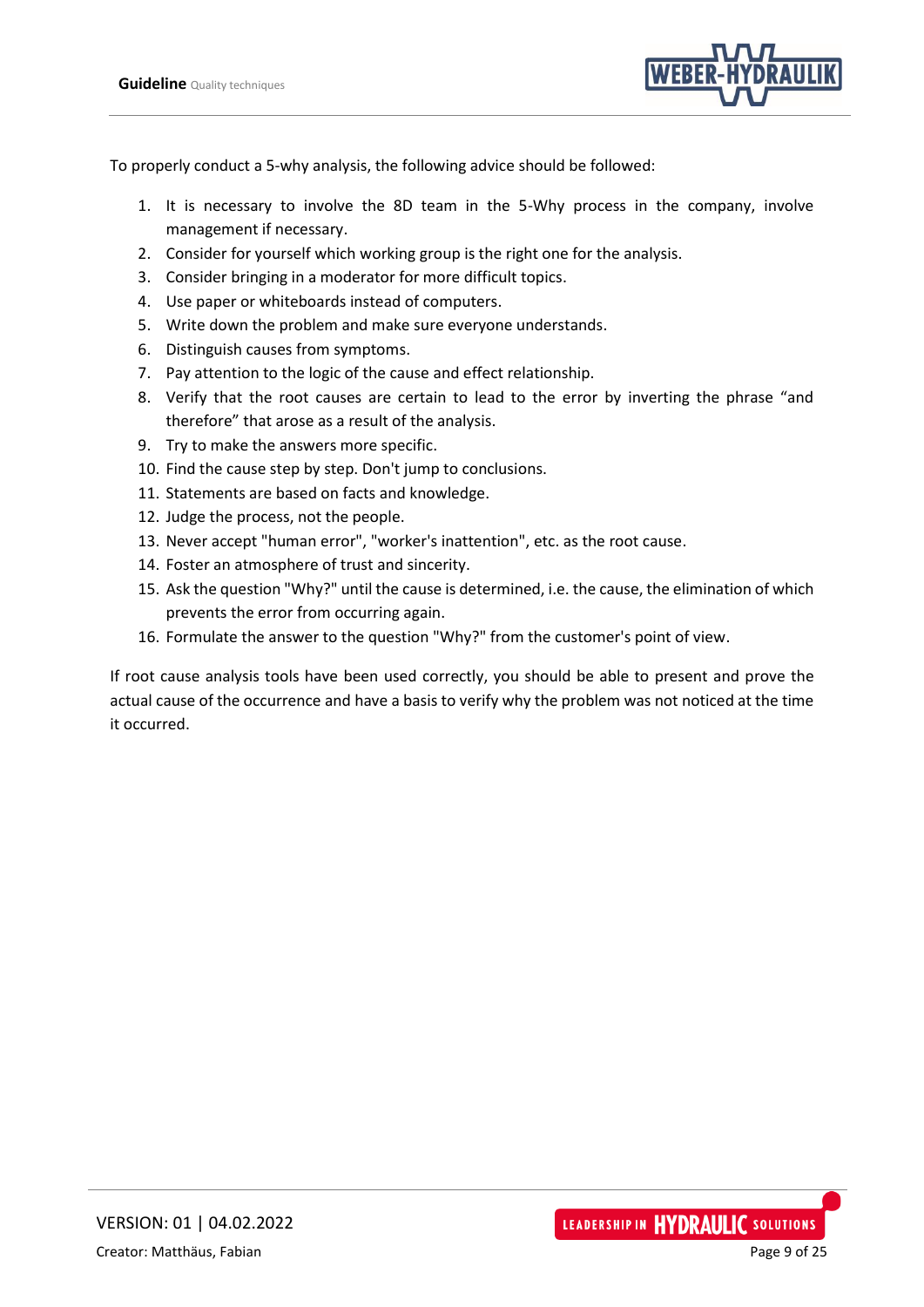

## <span id="page-9-0"></span>**8 Measurement System Analysis**

The assessment of manufacturing processes, machines and ongoing processes is based on the statistical evaluation of the values of features. The values of the features are obtained from measurement systems that are used to measure certain features. In order to avoid incorrect interpretations, the measured values must reflect the real situation with sufficient certainty.

Measurement system analysis is used to check whether the measurement equipment and measurement systems used meet the measurement requirements. The MSA proves whether the measured characteristic values reflect reality to a sufficiently reliable extent.

A measurement system analysis should always be performed before assessing machine capability or process capability.

An MSA must be carried out before commissioning new measuring systems. In addition, it should be carried out if the measurement system has been significantly modified. This can be after:

- Relocation to a different location
- Major design changes
- Change of influencing components
- Repair or general overhaul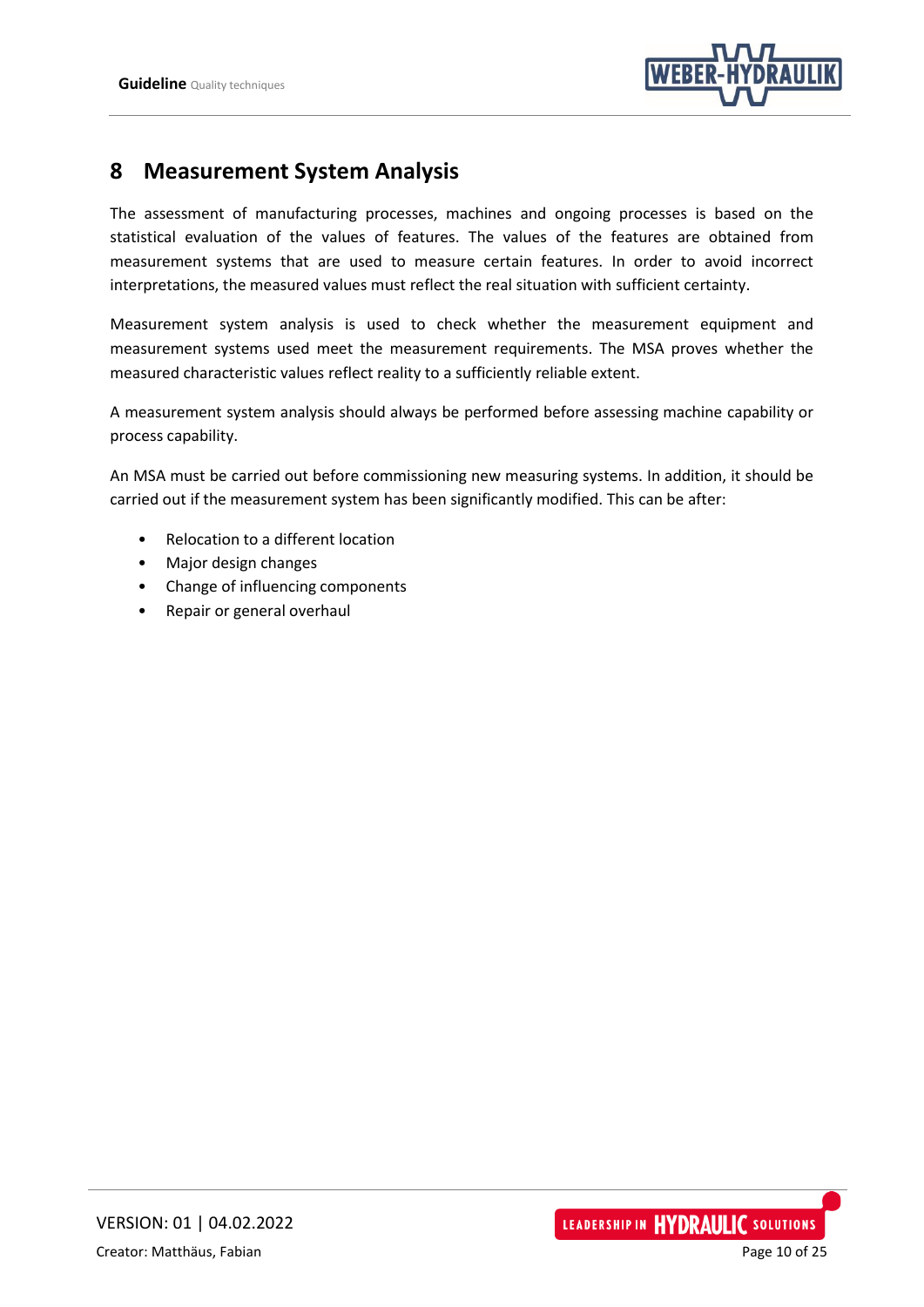



VERSION: 01 | 04.02.2022 Creator: Matthäus, Fabian **Page 11 of 25** and Page 11 of 25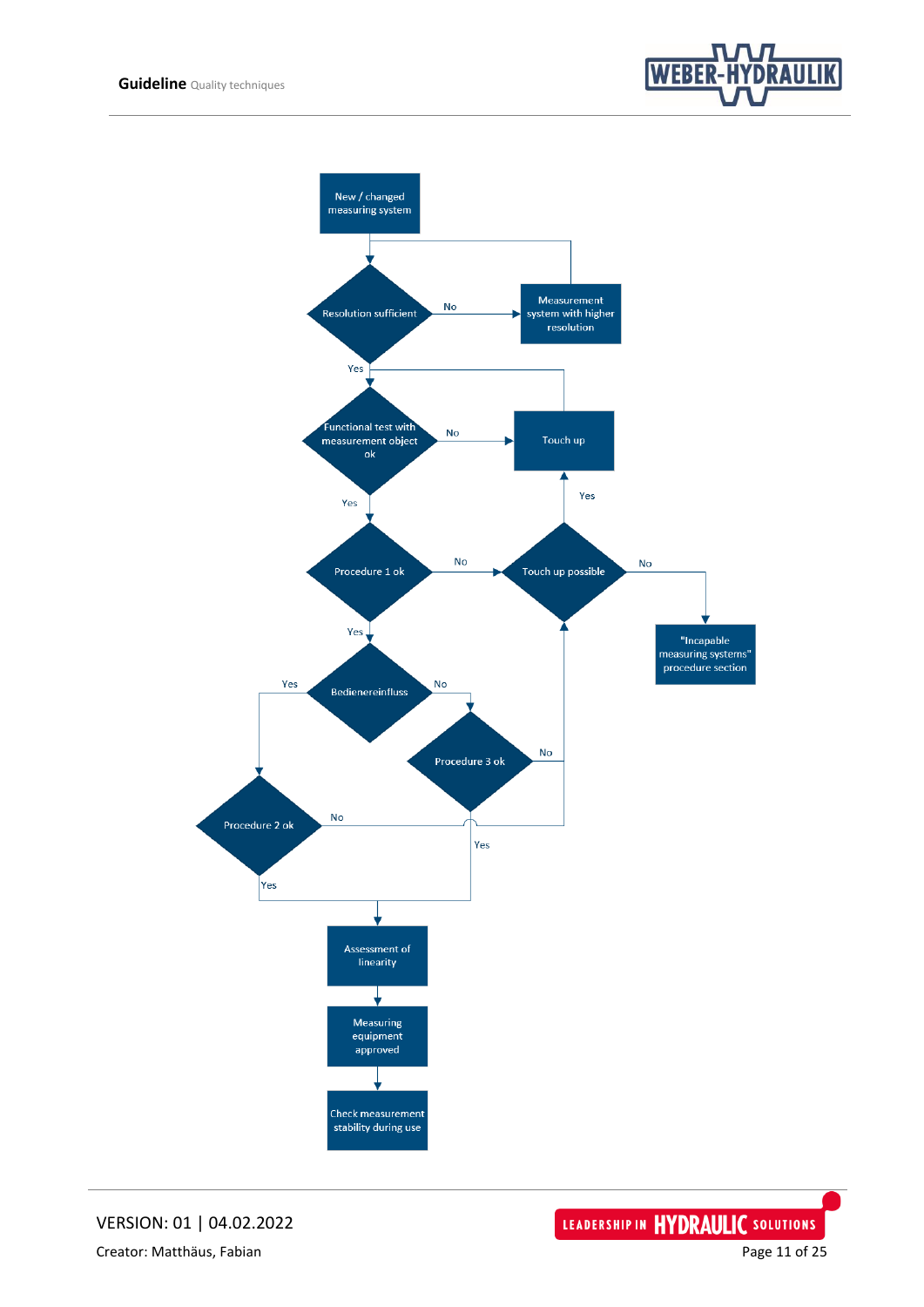

## <span id="page-11-0"></span>**8.1 MSA procedure 1**

The MSA procedure 1 is usually carried out to assess a new or modified measurement system before it is used to measure characteristic values.

Procedure 1 is used to decide whether a measuring device is suitable for the intended measuring purpose. The position and scatter of the measured value in the tolerance field of the measured value are analyzed as the basis for the decision. This is done by calculating the characteristic values for the ability Cg value and Cgk value.

Repeatability is the ability of the gauge to produce consistent readings for the same test item. A certain measurement system spread is present even in a capable measurement device. If the scatter in relation to the tolerance of the test unit is too large, the measuring device is not suitable.

The Cg value is shown as a measure of repeatability. Cg values greater than 1.33 indicate acceptable variability and hence capability of the gauge.

#### 1st step

Enter the actual value of the standard and the tolerance T of the characteristic in the measurement system analysis Excel template.

#### 2nd step

Assess the resolution (RE) of the measuring device. If T / RE < 5%, the measuring device is suitable. The table shows you the result

#### 3rd step

Select the standard for your measurement. The actual value of the standard must be within the tolerance field of the inspection feature. The measuring position is to be marked on the standard. As an alternative, the measuring position is to be described or forced to be positioned on the standard. U Cal is intended for entering the expanded calibration uncertainty, the value of which can be taken from the calibration certificate.

#### 4th step

Adjust the measuring device according to the valid regulation. Adjust the setup and balance the system. Make sure that no changes are made to the measuring device during the measurement.

#### 5th step

50 measurements are to be carried out at short intervals on the standard by the same tester in accordance with the applicable regulations. It is essential to observe the measuring instructions (repetition conditions).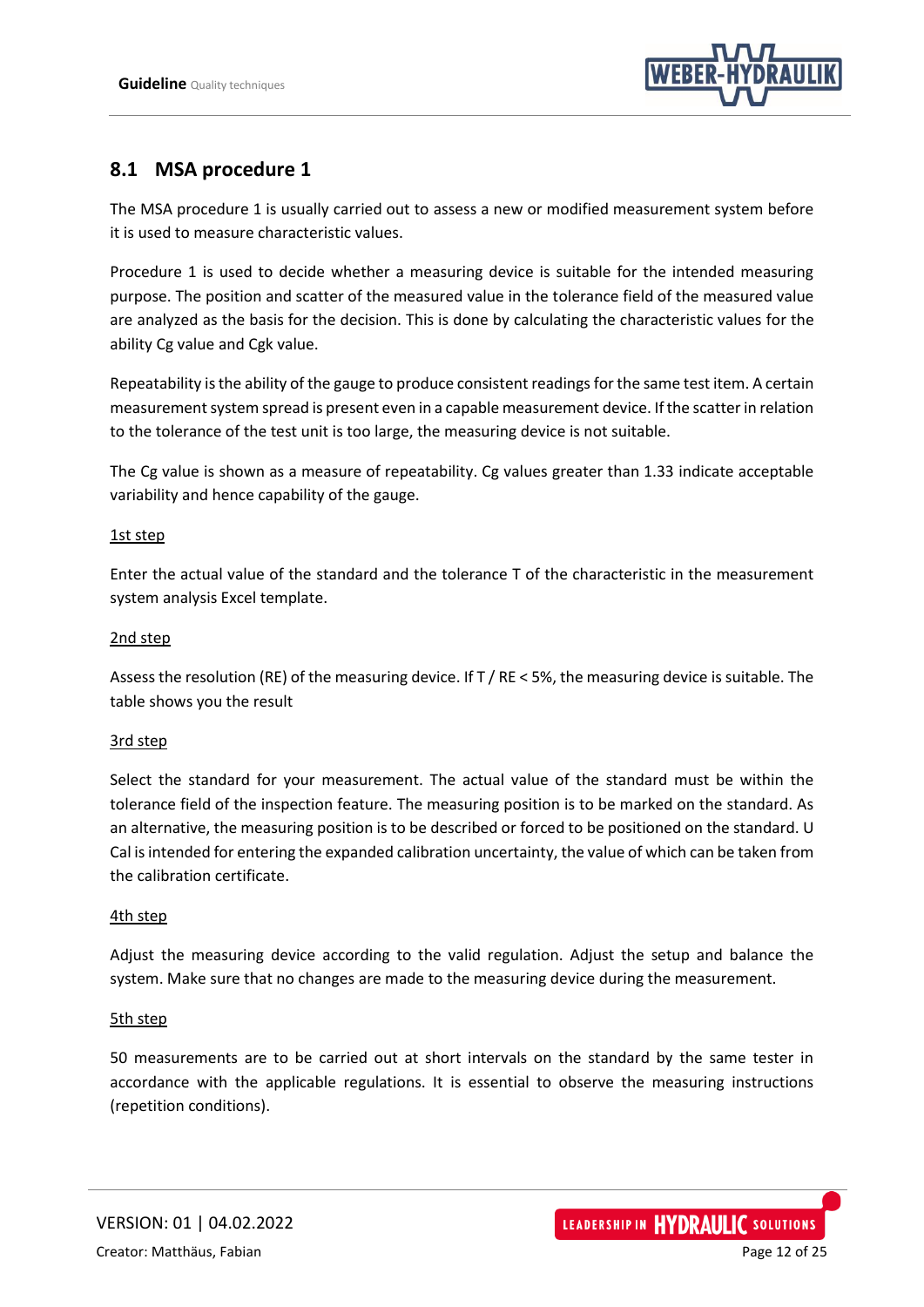

The standard to be measured must always be placed in the measuring device in the same measuring position. This means that the standard must be removed from the measuring device after each measuring process.

#### <span id="page-12-0"></span>**8.1.1 Prerequisites for using the MSA procedure 1**

The measuring device must be set up and put into operation in accordance with the manufacturer's operating instructions.

There is a normal or setting master. Through calibration, the correct value of the standard can be traced back to national or international standards at any time. The standard is subject to test equipment monitoring. The value of the standard does not change during the investigation period. The normal is long-term stable.

The standard has the same characteristics as the part to be measured later. The measurement uncertainty of the measurement method used to determine the correct value of the standard must be specified.

## <span id="page-12-1"></span>**8.2 MSA procedure 2**

MSA Procedure 2 is used to assess new and existing metering systems prior to acceptance testing at the final installation site. The measurement system is assessed under conditions that are as realistic as possible. Method 2 is primarily used to determine the operator influence on the measuring system.

The prerequisite is therefore that the examination is:

- at the place of use
- with original measurement objects
- the on-site auditors

#### accomplished.

The currently defined limit values apply as the basis for the evaluation of the measurement system analysis and measurement system capability. These are

- %GRR <= 10% measurement process (as a test process) capable
- 10% < %GRR <= 30% measurement process (as a test process) conditionally capable
- %GRR > 30% measurement process (as a test process) not capable (unsuitable)

The reference value for %GRR is the tolerance of the measured feature. The characteristic value %GRR is used to assess whether a measuring device is suitable for the intended measuring task, taking into account all influencing variables.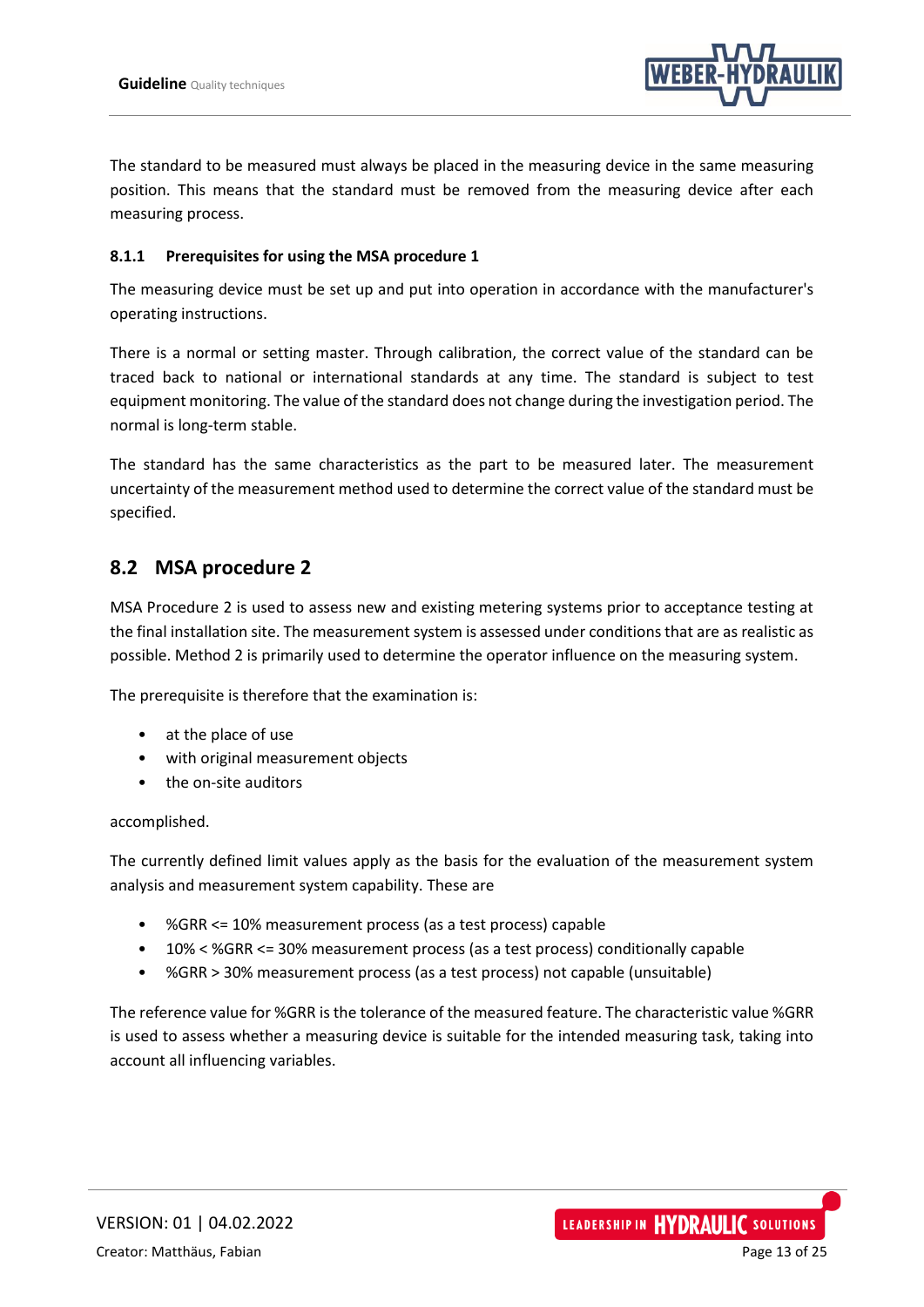

#### 1st step

Determination of 3 testers, the selection of 10 measurement objects, which are distributed as far as possible over the tolerance range and 3 measurements per tester.

#### 2nd step

The parts are numbered. In order to rule out the influence of the measurement object, e.g. the part geometry, the measurement position is marked or documented. The environmental conditions (e.g. temperature, operators, vibrations, etc.) must be documented.

#### 3rd step

The first operator of the system sets up the measuring device and determines the values of the characteristic of the measuring objects in the order specified by the numbering and according to the valid regulation, taking into account the position of the measurement. The measured values are documented. The first operator of the device determines the feature values of the measurement objects a second time in the same order and using the same procedure. The measurement results of the second measurement must not be influenced by the results of the first measurement. Changes to the measuring device are not permitted while the examination is being carried out.

Step 3 must be repeated for each additional examiner. The respective measurement results should not be known to the other testers while the measurement is being carried out.

#### <span id="page-13-0"></span>**8.3 MSA procedure 3**

The measuring system analysis procedure 3 is a special case of MSA procedure 2. This procedure is used for measuring systems without operator influence. This method therefore applies in particular to automatic or mechanized measuring systems. This can be:

- Coordinate measuring machines
- In process measuring devices
- Fully automatic measuring devices
- Multipoint gauges
- The position of the object to be measured is clearly specified and the clamping forces for the object cannot be influenced by the operator

The investigation is carried out with at least 25 repeatable, measurable, randomly selected series parts. The values of the characteristic to be measured should be within the tolerance if possible. The series parts are measured in a random order in at least 2 passes.

If not enough parts are available, the required number of measurement series must be adjusted. The values for the adjustment can be found in the table below.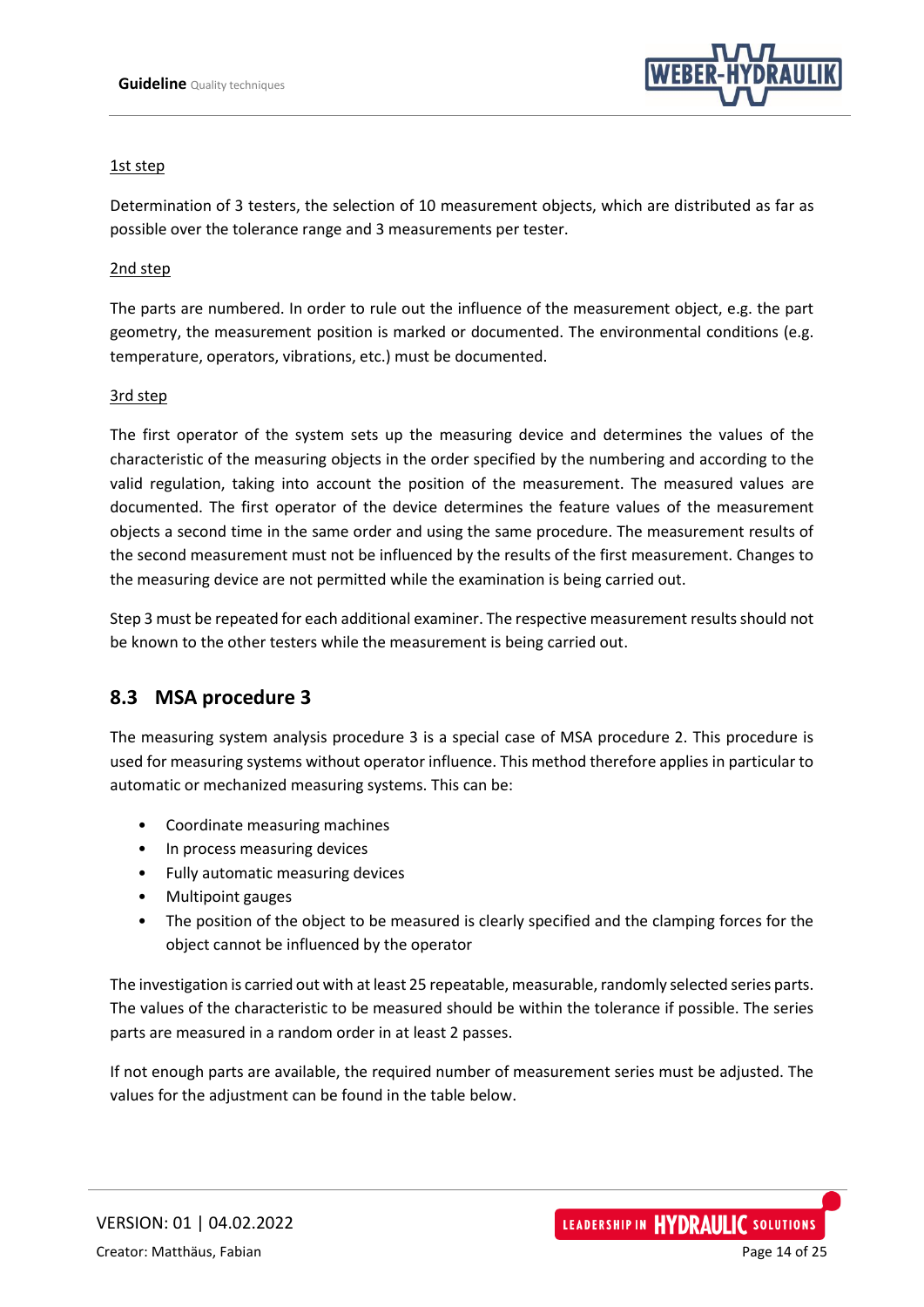

|           | Available number of measurement objects   Required minimum number of measurement series |
|-----------|-----------------------------------------------------------------------------------------|
| $\geq$ 25 |                                                                                         |
| $13 - 14$ |                                                                                         |
| $9 - 12$  |                                                                                         |
| 7 – 8     |                                                                                         |
| $5 - 6$   |                                                                                         |

## <span id="page-14-0"></span>**8.4 Resolution of the measuring equipment**

Before analyzing the measuring system, it must be checked whether the resolution of the measuring device is sufficient for the analysis of the relevant case. This is the basis for being able to reliably determine and read measured values.

Example: Length 250 ± 0.50 mm

With a tolerance of 1 mm, 5% of the tolerance means 0.050 mm. In this case, this means that the measuring system must have a maximum resolution of 0.050 mm over the entire measuring range. In this case, a dial indicator with a 0.02 mm scale division could be selected for the analysis.

## <span id="page-14-1"></span>**8.5 "Incapable measuring systems" procedure**

After carrying out the individual procedures, the proof of ability is provided. If this could not be provided due to the results, the following procedure for solving the problem is suggested.

#### <span id="page-14-2"></span>**8.5.1 Step 1: Check and improve the measuring system**

1. Measuring device, setting standards

- Measuring, clamping, hold-down forces
- Measuring locations, definition of measuring points
- Recordings, test item alignment, probe
- Probing elements; Quality setting standard(s)
- Guides, friction, wear
- Positioning, tilting test object
- Measurement process; warm-up phase, …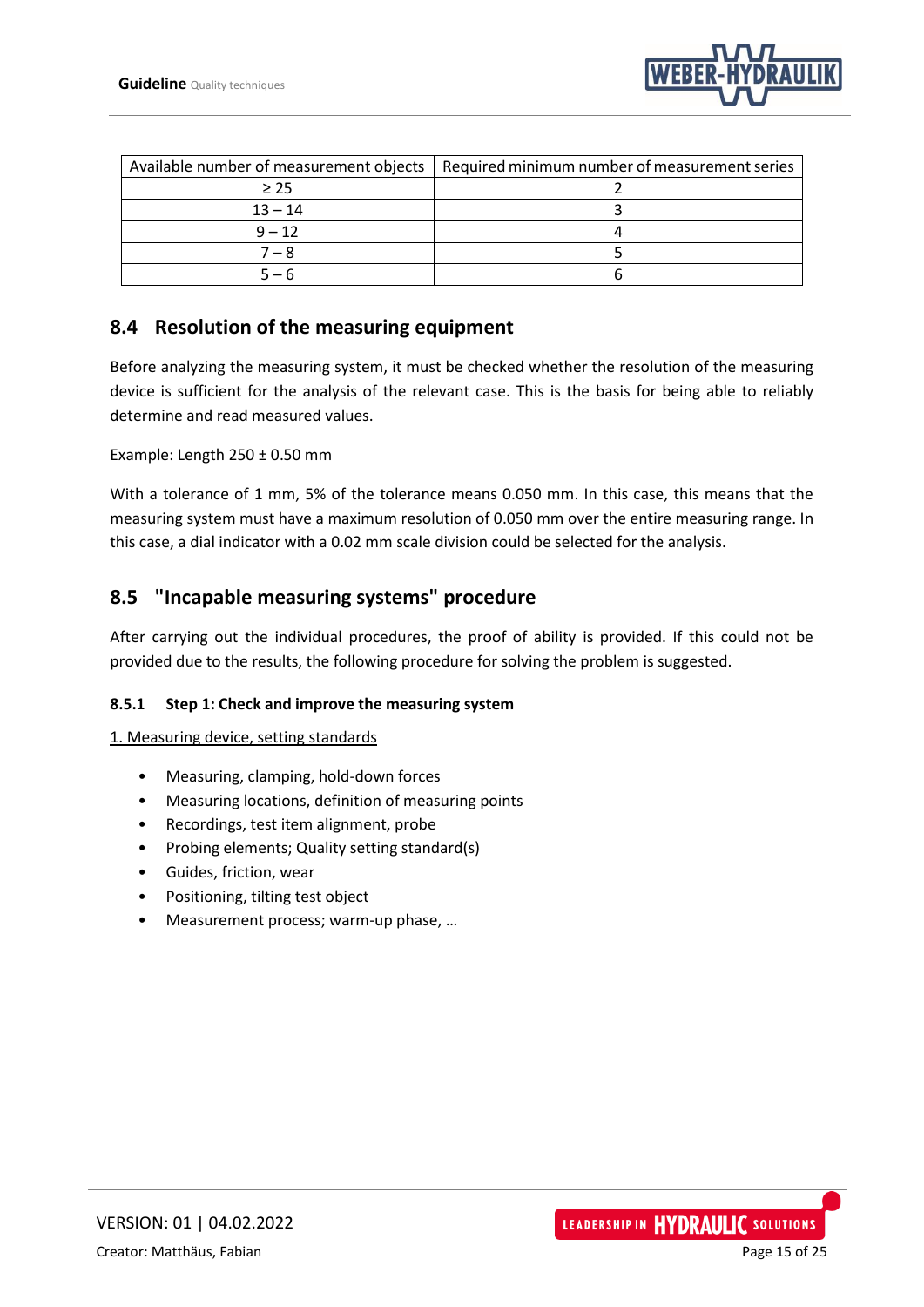

#### 2. Measurement method, strategy

- Reference element, basis for inclusion
- Measurement speed, settling times
- Multi-point measurements or scanning instead of a single measured value, ...
- Mean from repeated measurements
- Measurement technology, statistics software
- Calibration chain, setting procedure, ... (e.g. reset before each measurement)

#### 3. Environmental Conditions

- Shocks, vibrations
- Dust, oil mist, drafts, moisture
- Temperature fluctuations
- Electrical interference, voltage spikes
- Energy fluctuations (air, electricity,..)

#### 4. Examinee

- Cleanliness, washing residue
- Surface finish, burrs form defects, datum
- Material properties
- Temperature coefficient, …

#### 5. Operator

- Instructed, trained
- Care, handling
- Cleanliness (skin residue, hand grease,...)
- Heat transfer, …

#### <span id="page-15-0"></span>**8.5.2 Step 2: Procure a more accurate measuring system**

#### Possible actions:

- Resolution < 5%
- Use linear systems
- Prefer absolute measuring systems (digital incremental instead of analogue inductive)
- Robust measuring device (bearings, guides, measuring levers, transmission elements,...)
- Operator-independent measuring device
- New (non-contact) measuring methods, ...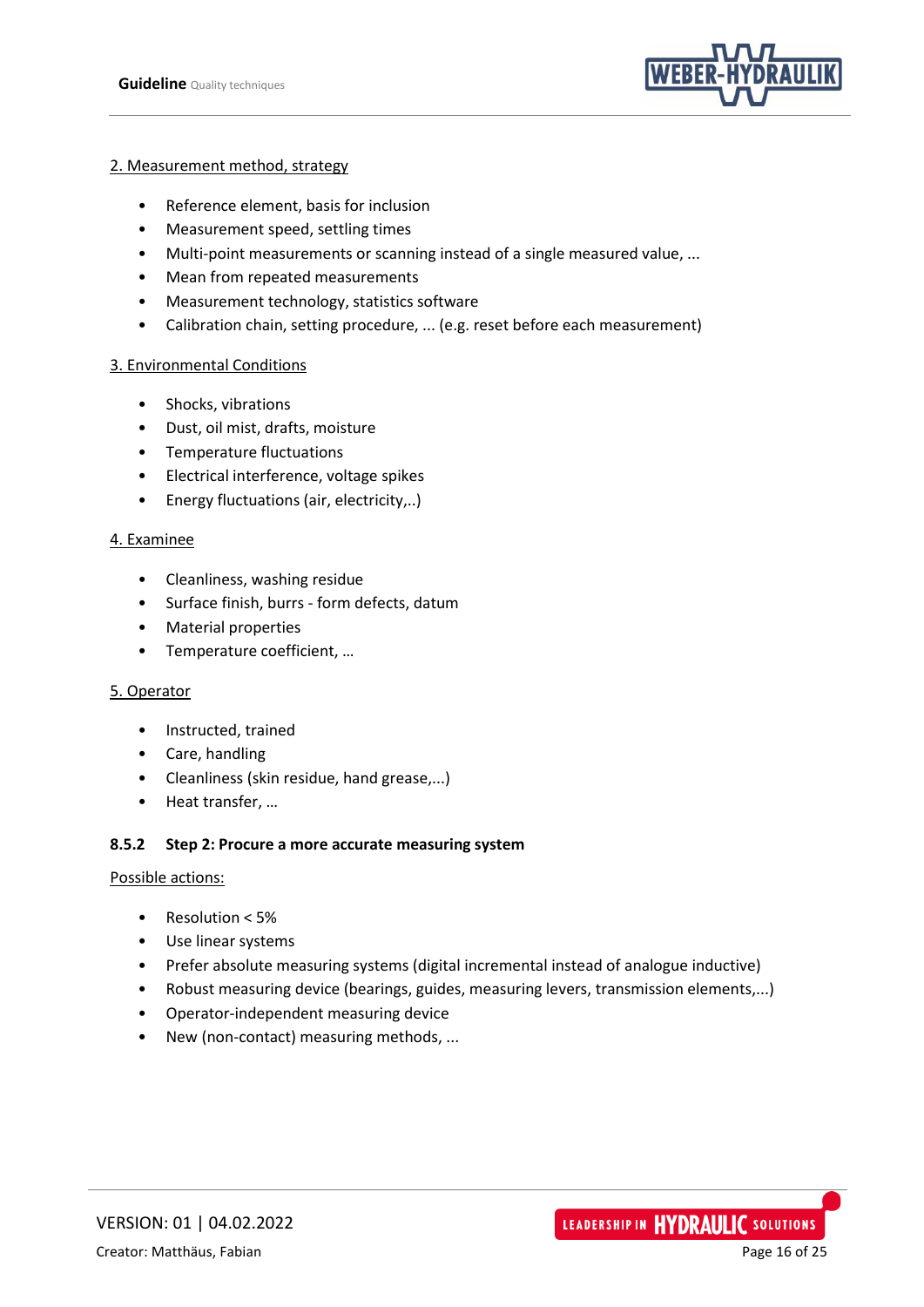

#### <span id="page-16-0"></span>**8.5.3 Step 3: Consideration of characteristics, tolerances and processes**

Possible actions:

- Check feature for function dependency (if necessary, define new feature, e.g. instead of roundness)
- 100% sorted with reduced tolerances
- Subtract measurement system scatter from tolerance
- Consider effects on process control and process capability
- Adapt tolerance (statistical tolerance; compare tolerance and process variance; tolerance honesty!) – coordination with production planning, production, quality assurance, development, customer

#### <span id="page-16-1"></span>**8.5.4 Step 4: special regulation**

- Additional safeguarding (e.g. stability monitoring, additional control circuit, more precise measuring equipment in the precision measuring room, functional safeguarding and checking)
- Make a temporary special arrangement coordinate with measurement technology experts, production planning, production, quality assurance, development, customer
- E.g. reassess the regulation annually according to steps 1 to 4 and, if necessary, revise the regulation or confirm it for a further period of time
- Note: It should be noted that the measuring device is not always the cause of an unsuitable measuring process. Often the originators are the environment and the measurement strategy

## <span id="page-16-2"></span>**9 Risk analysis FMEA**

The FMEA according to VDA/AIAG represents the state of the art in relation to risk analyzes for products and processes.

The FMEA is an effective tool for evaluating potential risks in projects, processes and products. This method is widespread in the automotive industry and in aerospace and in some cases its use is expressly stipulated. Proper implementation of design and system FMEAs is also required in other industrial sectors.

An FMEA aims to avoid errors from the outset instead of discovering and correcting them afterwards. Potential causes of errors should be identified and evaluated as early as the development phase of products and projects. The aim is preventive error avoidance. This always results in cost/benefit optimization within a product life cycle. The later an error is discovered, the more difficult and expensive it is to correct.

The knowledge gained from an FMEA that has been carried out can also prevent the repetition of defects in new products and processes.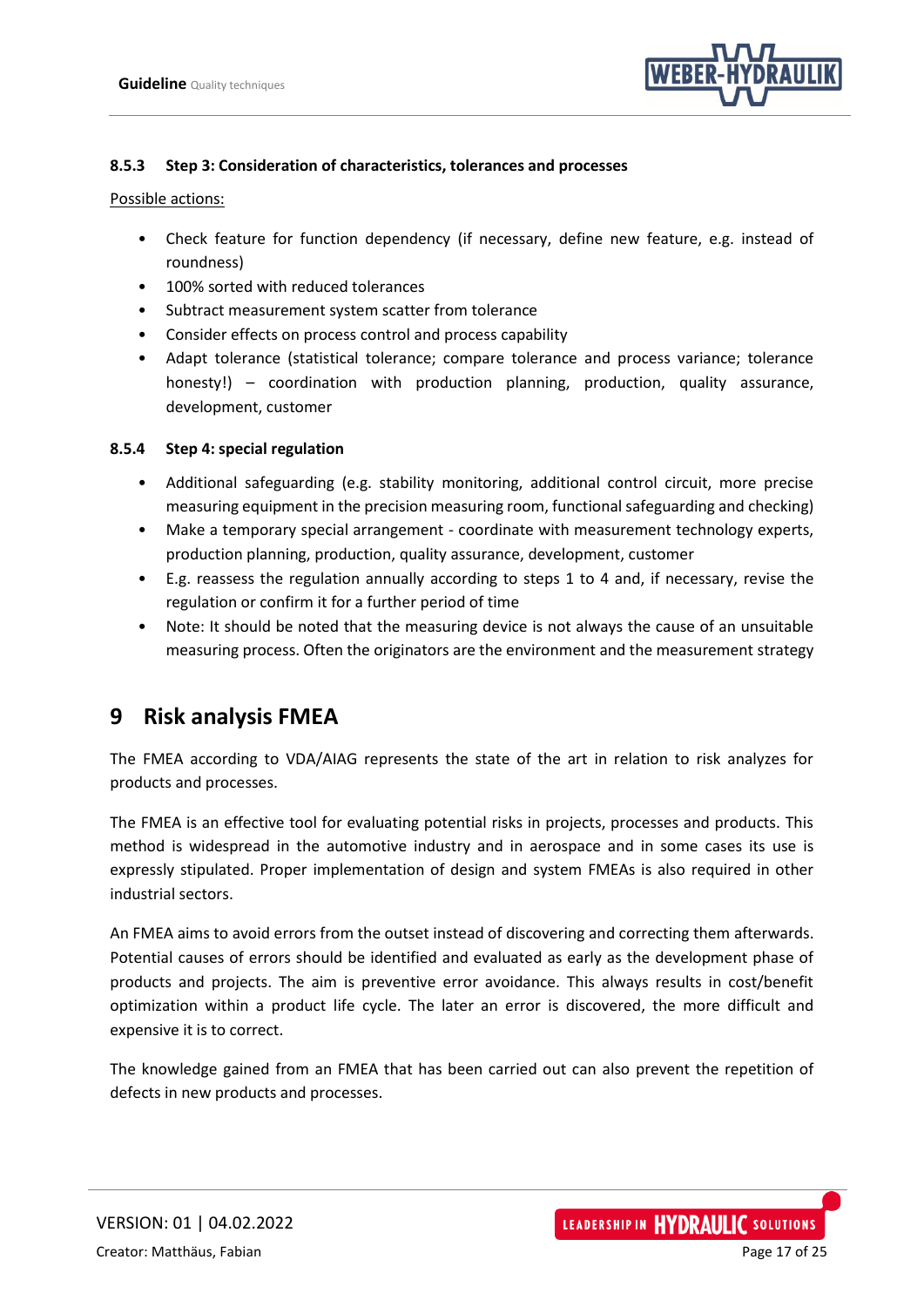

A risk is understood as the description of the probability of occurrence with the possibility of negative effects (consequences). In the FMEA, this means the probability of occurrence of a potential error with different potential causes as well as the evaluation of the importance of consequences. The risk is minimized through suitable avoidance and detection measures.

The FMEA is a team-oriented, systematic, qualitative analysis method with the aim of:

- Assess potential technical risks of failure in the product or process,
- investigate the causes and consequences of such errors,
- to document avoidance and detection measures,
- Recommend risk reduction measures.

The aim of the FMEA is to determine the product functions or process steps and the associated error types, error consequences and error causes. The avoidance and detection measures taken are checked for their effectiveness in minimizing risk and, if necessary, further measures are taken in optimization loops.

#### <span id="page-17-0"></span>**9.1 Need for risk analysis**

Every company that develops, manufactures and places products on the market has an obligation to ensure the product's product integrity. This results in the obligation to comply with product safety and product conformity in accordance with the legislation of the respective country or region and to meet the safety expectations of the general public. In order to meet these requirements, the FMEA represents an adequate method of risk analysis. In the case of cases relevant to product safety and/or product liability, an FMEA carried out according to the state of the art can have a "relieving" effect.

In addition, there is a requirement to carry out risk analyzes (such as the FMEA) in the IATF 16949 standard and indirectly via the risk-based approach in DIN ISO 9001:2015.

In addition to the requirements from the standards, legal and official requirements, there are also customer-specific requirements.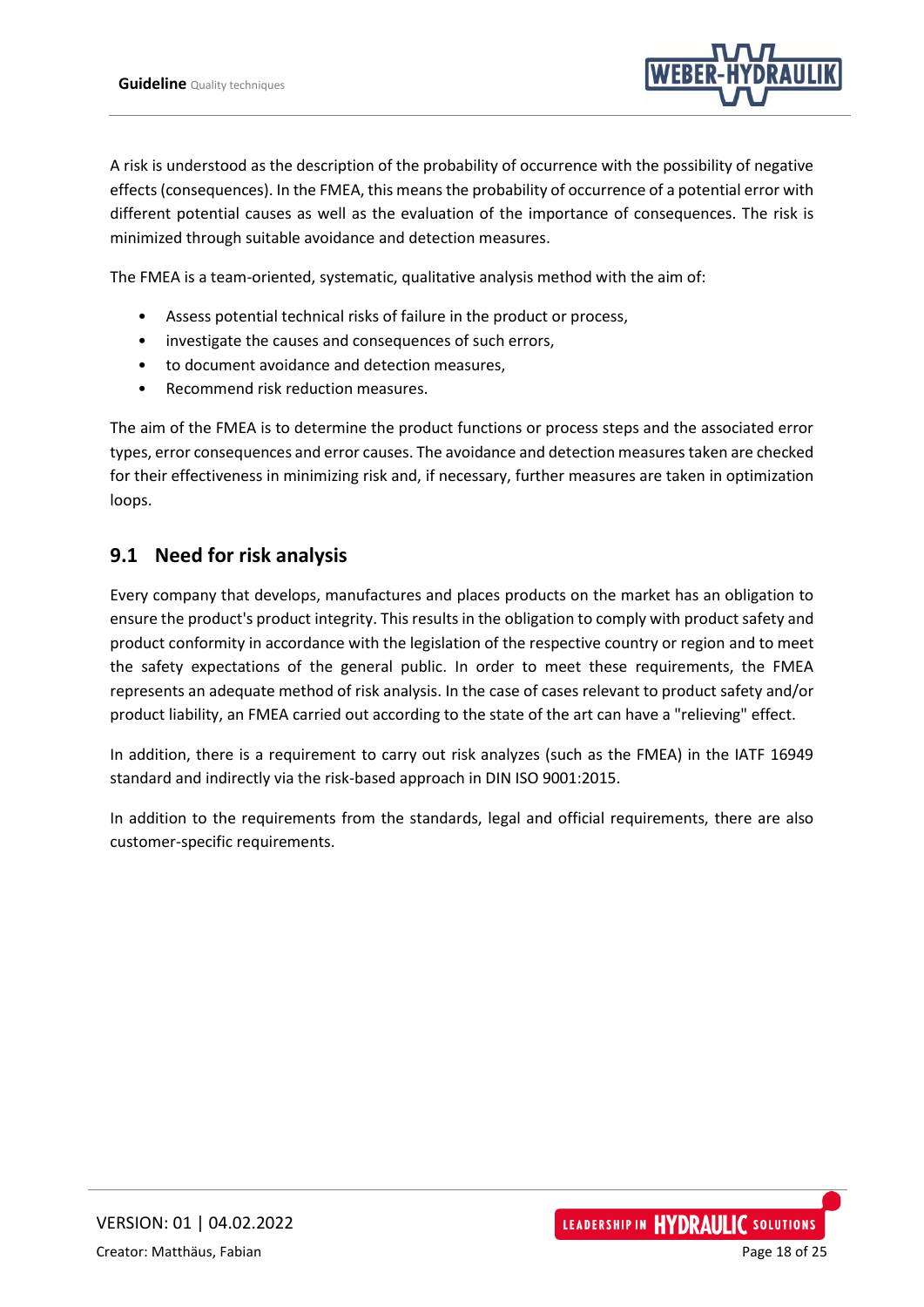

## <span id="page-18-0"></span>**9.2 FMEA team**

The FMEA is an interdisciplinary method that is to be carried out by representatives from all departments involved. In order to ensure methodological competence when carrying out an FMEA, it is advisable to use a "neutral" moderator with the appropriate know-how. However, the moderator is not responsible for the implementation of the defined avoidance and detection measures, but only for the methodically correct implementation and moderation of the FMEA. The project manager is responsible for tracking the measures, and implementation is the responsibility of the assigned responsibilities.

## <span id="page-18-1"></span>**9.3 Design-FMEA**

With the design FMEA, the focus is on the development/construction of the product and the resulting error types and causes. This type of FMEA is primarily the responsibility of the department responsible for the design/construction of the product. The DFMEA is used to ensure that prior to releasing a part to production, potential failure modes and associated failure causes have been considered and addressed.

The structure of the D-FMEA specifies the number of levels to be analyzed, depending on the complexity of the product there are different numbers of levels. In order to be able to carry out the functional and error analysis that follows the structural analysis in a targeted manner, it is important to ensure that the levels in the structural analysis are sensibly divided. Appropriate links must be used to ensure that reference is made to the "top" error sequence (customer perspective) at all levels and that the significance of an error can be evaluated at every level from the customer perspective.

## <span id="page-18-2"></span>**9.4 Process (Product)-FMEA**

The process FMEA examines possible errors in the manufacture and assembly (including logistical processes) of the product. The P-FMEA analyzes possible types of errors in processes that can arise from process deviations. The aim of a P-FMEA is to define suitable avoidance and detection measures in order to reduce and ideally eliminate the risk during the manufacturing/assembly process.

In the P-FMEA, the risk analysis is carried out at the process level (manufacturing/assembly processes). Here, too, the error sequence is relevant for the product from the customer's point of view; the meaning of the error is to be taken from the D-FMEA and serves as input for the P-FMEA. Linking the error sequence from the D-FMEA ensures that the same consequences are analyzed for the customer. New error consequences that are identified in the P-FMEA must be added accordingly.

For the causes of errors at the process level, the cause must be specified on the basis of the 5-M's (man, machine, environment, material and method).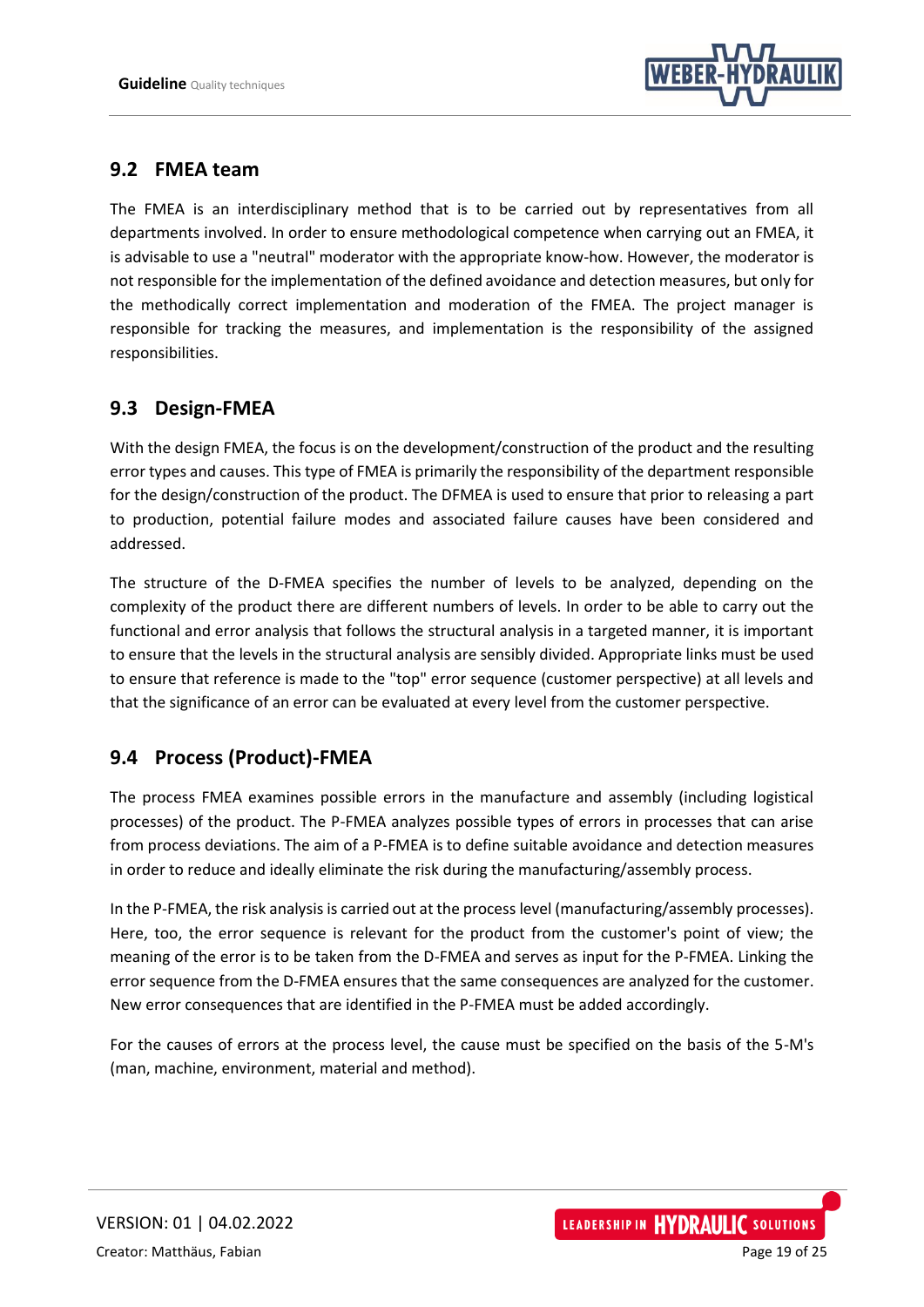



*Illustration 1: Connection D- and P-FMEA*

## <span id="page-19-0"></span>**9.5 The 7 steps of an FMEA**

Based on the "FMEA manual" (AIAG/VDA, 1st edition 2019), the FMEA implementation can be divided into seven steps. The 7 steps are briefly explained below.

1st step - planning and preparation:

- Defining the scope of analysis
- Determine purpose, timing, team composition
- Set analysis limits ("What is included in the analysis what is not included?")
- Identification of possible family/base FMEAs
- Creation of a starting point for the structural analysis

#### 2nd step – structural analysis:

- Graphic representation of the scope of consideration of the D-FMEA or P-FMEA
- D-FMEA: Identify constructive interfaces and interactions
- P-FMEA: Identify process steps and sub-steps
- Cooperation between customer and supplier development teams (interface responsibilities)
- Creation of a starting point for the functional analysis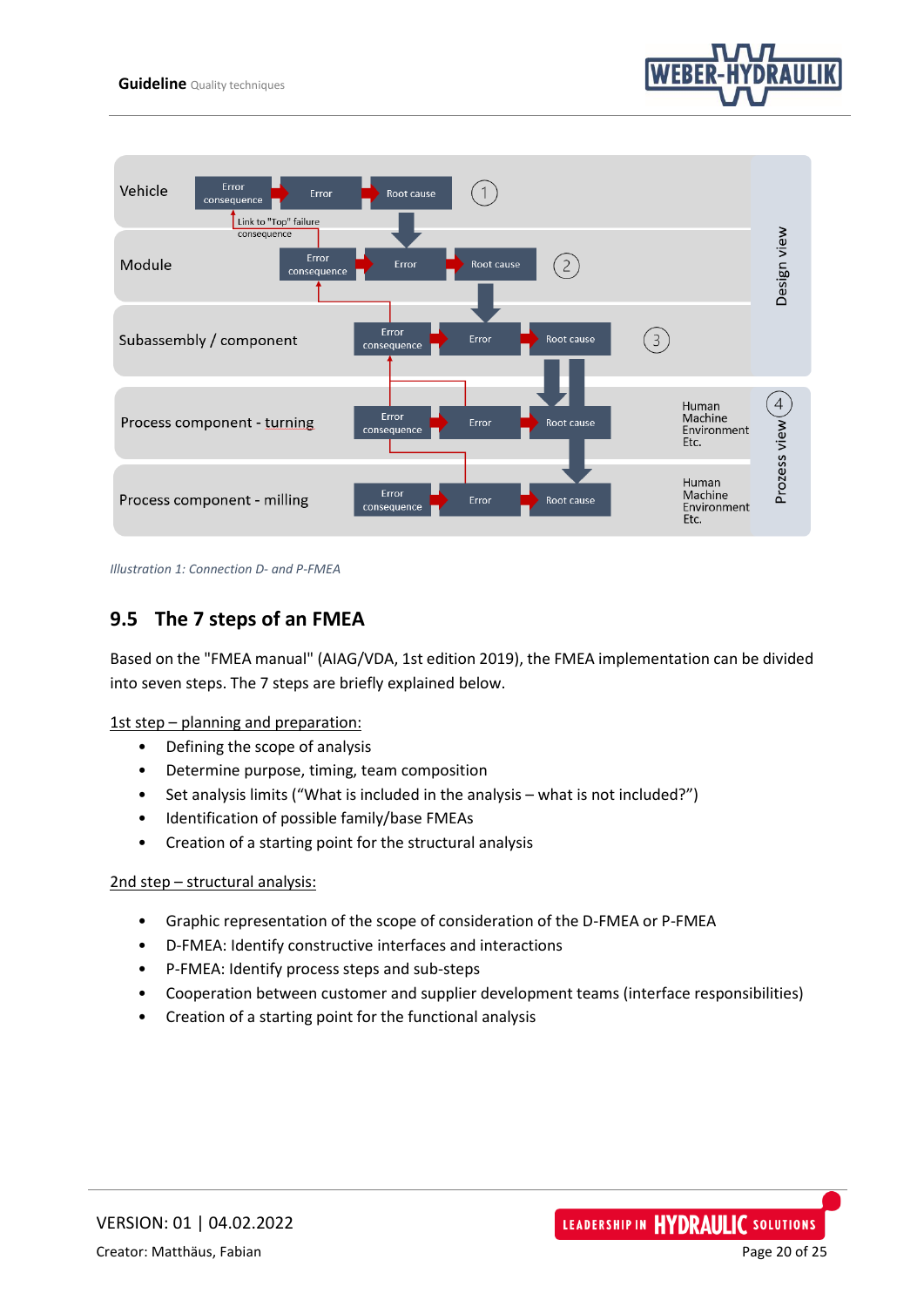

#### 3rd step – functional analysis:

- Visualize the functions
- D-FMEA/P-FMEA: Function tree/function network analyzed
- Allocation of customer requirements/characteristics
- Cooperation between development teams and internal departments on the subject of product safety and, if necessary, functional safety
- Creation of a starting point for error analysis

#### 4th step – error analysis:

- Creation of a failure sequence chain (failure network)
- Description of possible error consequences, error types and error causes for each product function
- P-FMEA: Reference to the 5Ms (man, machine, material, environment, method) for the cause of the error
- Cooperation between customer and supplier regarding the consequences of the error
- Creation of a basis for error documentation in the FMEA form and for risk analysis

#### 5th step – risk analysis:

- Description and evaluation of existing and/or planned measures
- Allocation of existing and/or planned avoidance measures to the causes of failure
- Assignment of existing and/or planned detection actions to the root causes and/or types of defects
- Assessment of severity, occurrence and detection for each failure sequence chain
- Collaboration between customer and supplier regarding the importance
- Creation of a basis for optimization

#### 6th step – optimization:

- Identification of risk reduction measures
- Definition of responsibilities and deadlines for the implementation of measures
- Implementation and documentation of the measures taken, including confirmation of the effectiveness of the measures implemented and reassessment of the risks after the measures have been implemented
- Collaboration between FMEA team, management, customers and suppliers on possible defects
- Creation of a basis for improvement of product requirements and prevention and detection measures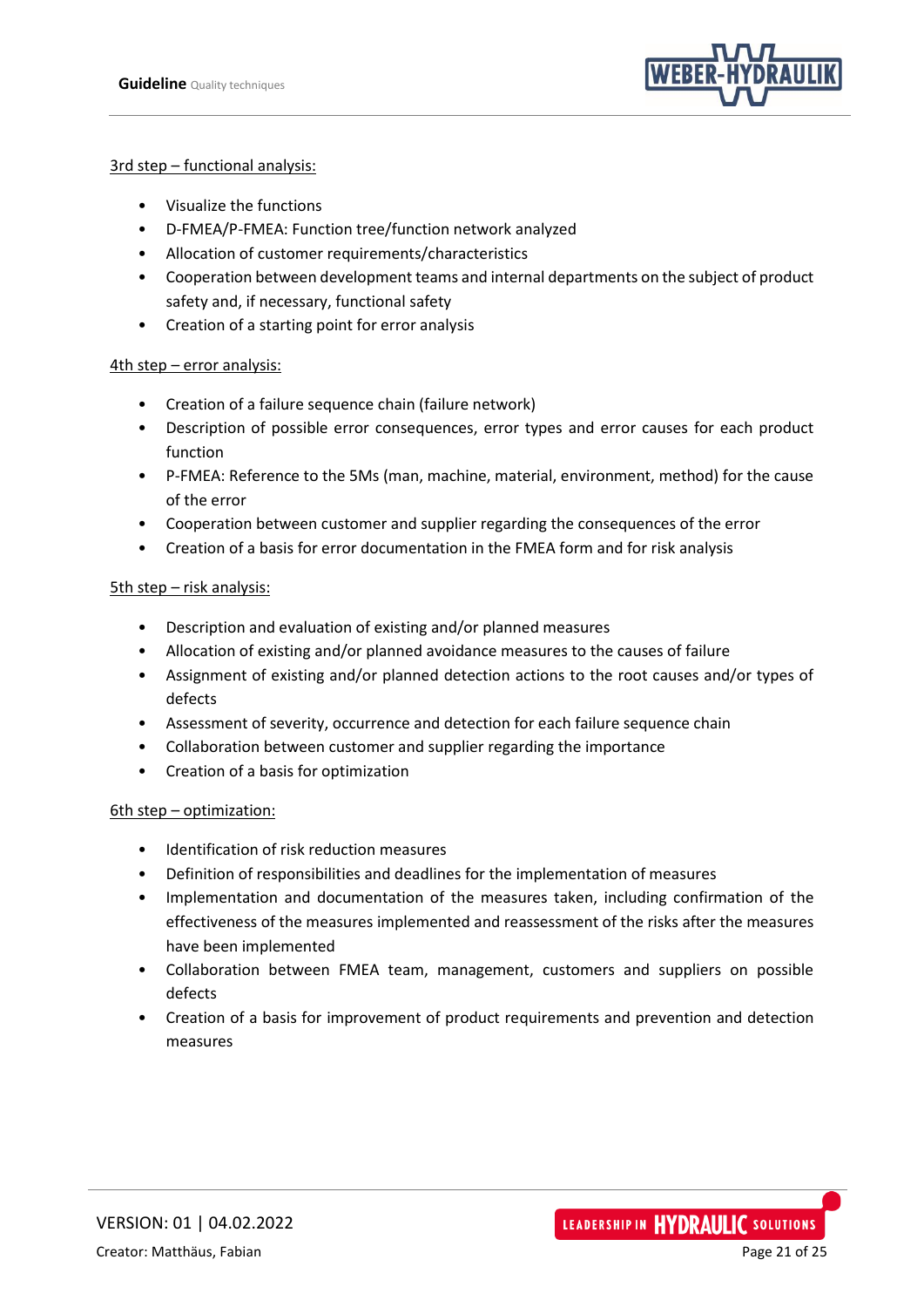

#### 7th step – documentation of results:

- Communication of the results and conclusions of the analysis
- Definition of the content of the documentation
- Documentation of the measures taken, including confirmation of the effectiveness of the measures taken and the assessment of the risk after the measures have been implemented
- Communicating the measures to reduce the risk
- Documentation of the risk analysis and the reduction to an acceptable risk

## <span id="page-21-0"></span>**9.6 Special characteristics**

Special characteristics (hereinafter referred to as SC) must be given increased consideration in the FMEAs. It should be noted that the corresponding error consequences with functional or safety relevance are correctly evaluated. When selecting and labeling BMs, the filter model according to the VDA volume "Special characteristics " is helpful.

When the findings from the D-FMEA are "handed over" to the P-FMEA, the SCs are also to be transferred to the P-FMEA (production planning filter). In addition to the P-FMEA, the consistency of the SCs is also mandatory in the PLP/Control Plan. Special features are defined in the P-FMEA via the assessment of the failure sequence. If BMs are defined and consistently marked in all documents (drawing, FMEA, control plan, work plan/test plan), these must also be verified in production using defined methods (production process filter).

#### <span id="page-21-1"></span>**9.7 Evaluation methodology**

The Risk Priority Number (RPN) is calculated by multiplying the Severity (S) by the Probability of Occurrence (O) and the Probability of Detection (D).

RPN calculation:

 $RPN = S \times O \times D$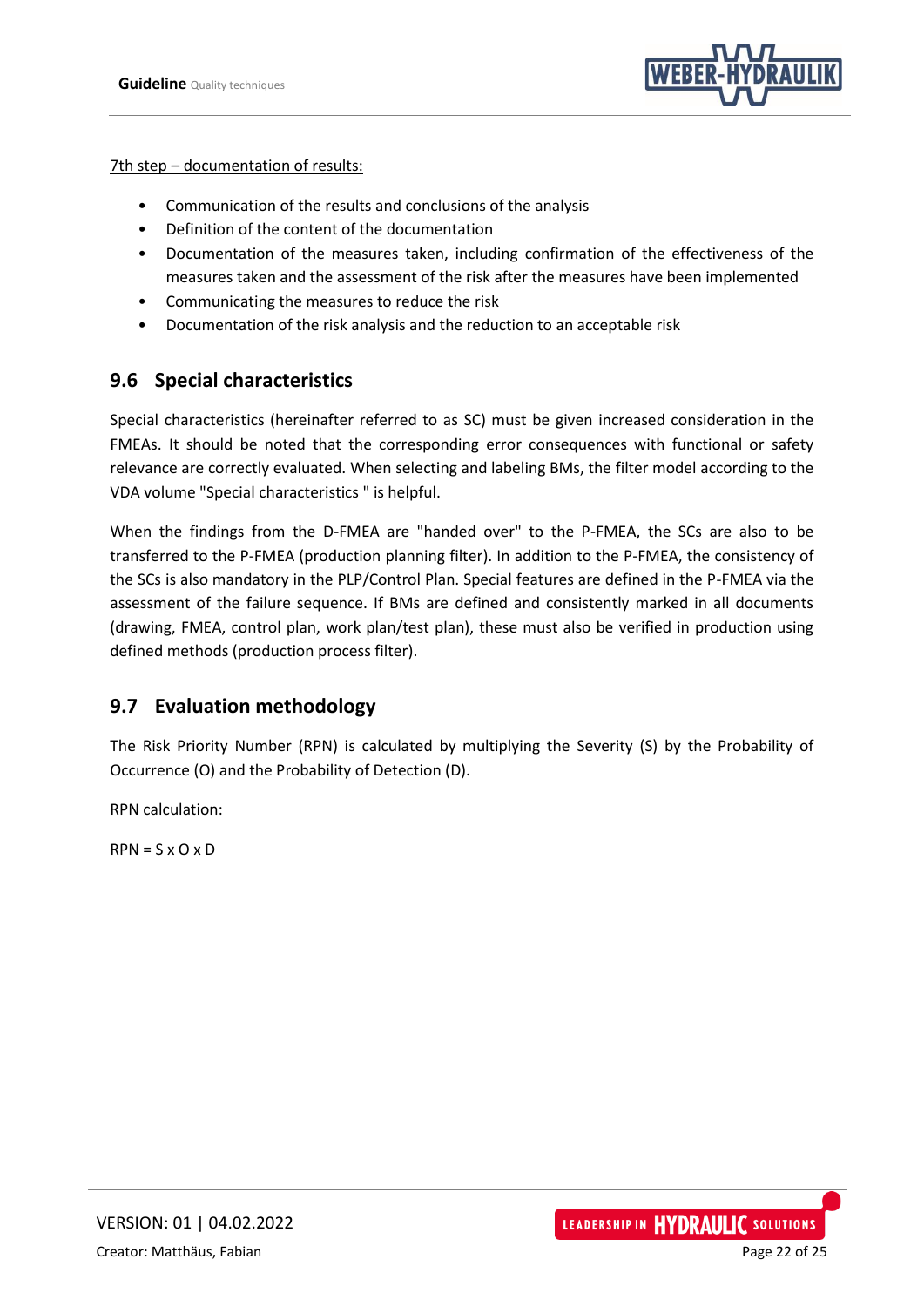

### <span id="page-22-0"></span>**9.8 Amendment of the FMEA**

The FMEA must be updated under the following circumstances:

- 1. If there is a new design or a new process, the respective FMEAs must be updated.
- 2. If a product and thus the design changes, the FMEA must be checked to ensure that it is up to date and adjusted if necessary. The same applies to changes in the process; here, too, the P-FMEA must be checked to ensure that it is up-to-date.
- 3. Complaints (internal/external) can occur both during the development phase and after the SOP. In this case, the measures specified in the FMEAs must be checked for effectiveness and adjusted.

## <span id="page-22-1"></span>**10 Control plan**

The production control plan is a definition from the IATF 16949 set of rules.

The production control plan contains all tests and process controls from the incoming goods inspection of purchased parts from sub-suppliers to delivery to the customer. When determining the tests, special requirements with a high RPN (risk priority number) from FMEA (design and process FMEA) and important characteristics as well as SC (significant) or CC (critical) characteristics specified by the customer must be taken into account.

The multidisciplinary approach is in the foreground when creating a production control plan. The purpose of a production control plan is to provide all the necessary information and thus a written description for the system used to test products and processes. The aim of a PLP is to prevent errors and testing costs in the development and pre-series phase by identifying and avoiding risks in good time.

The following definition results from the VDA volumes "Special Characteristics" and "Robust Production Process": The production control plan includes all test activities that serve to control residual risks from non-robust product and process designs.

The basis for this is the following rule:

- Develop the product and the process without errors
- Determine possible residual risks with the FMEA
- Control residual risks with checks in the production control plan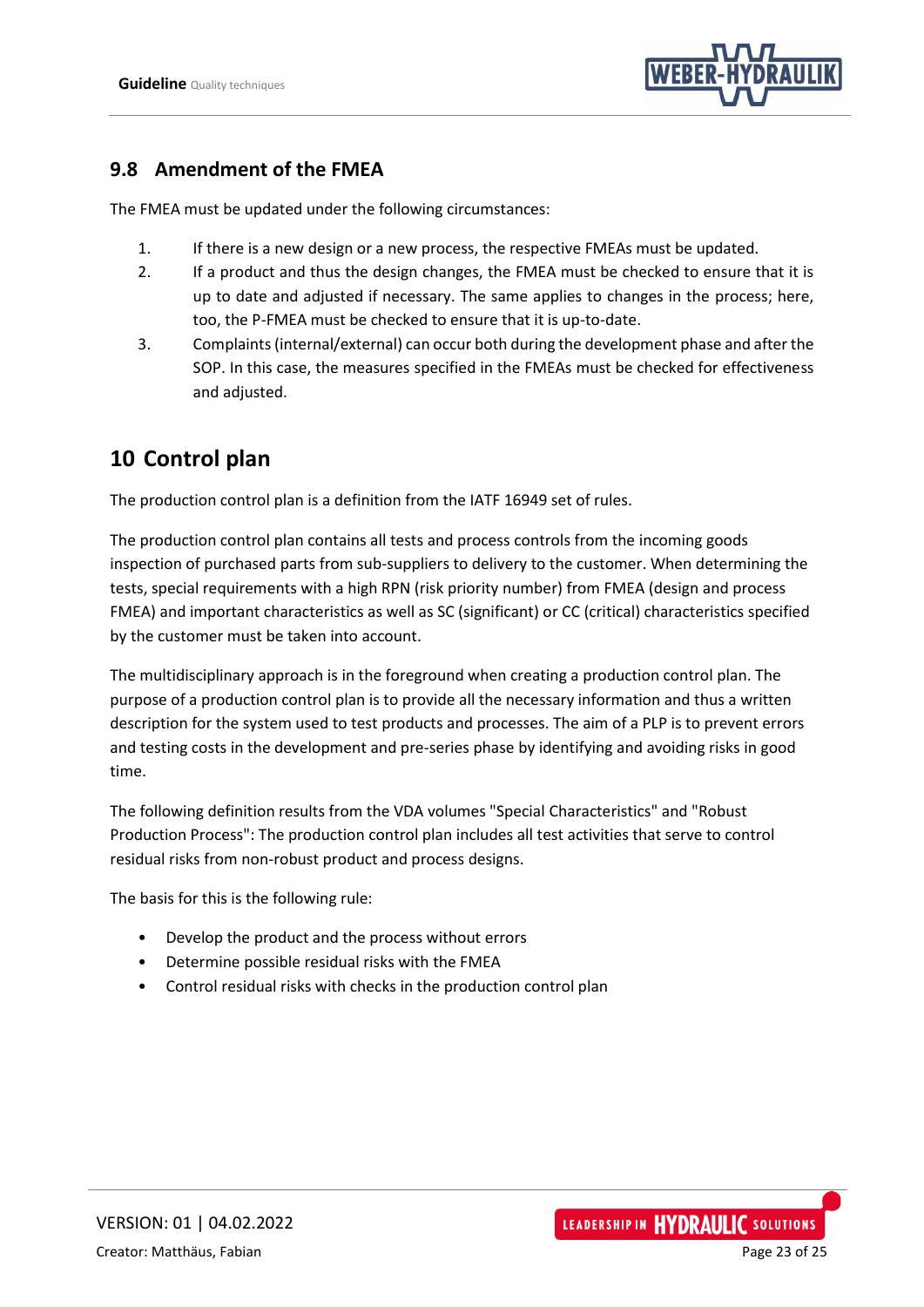

## <span id="page-23-0"></span>**10.1 Content CP**

The minimum contents are described in IATF 16949 in Appendix A as follows:

- General data
	- o Control plan number
	- o Date of issue and modification, if available
	- o Customer information (see customer requirements)
	- o Organization name
	- o Site designation
	- o Part number(s)
	- o Part designation/description
	- o Engineering change status
	- o Applicable phase (prototype, pre-series, series)
	- o Construction stage or operation no.
	- o Process name/description of the task
- Product control
	- o Product-related special characteristics
	- o Other steering characteristics (number, product or process)
	- o Specification/Tolerance
- Production process control
	- o Process parameters (including setting parameters and their tolerances)
	- o Process-related special characteristics
	- o Machines, devices, workpiece carriers, tools for production (including their identification, if available)
- Method
	- o Test method
	- o Error-security
	- o Sample size and frequency
	- o Method of steering
	- o Response plan and corrective actions
	- o Response plan (included or referenced)